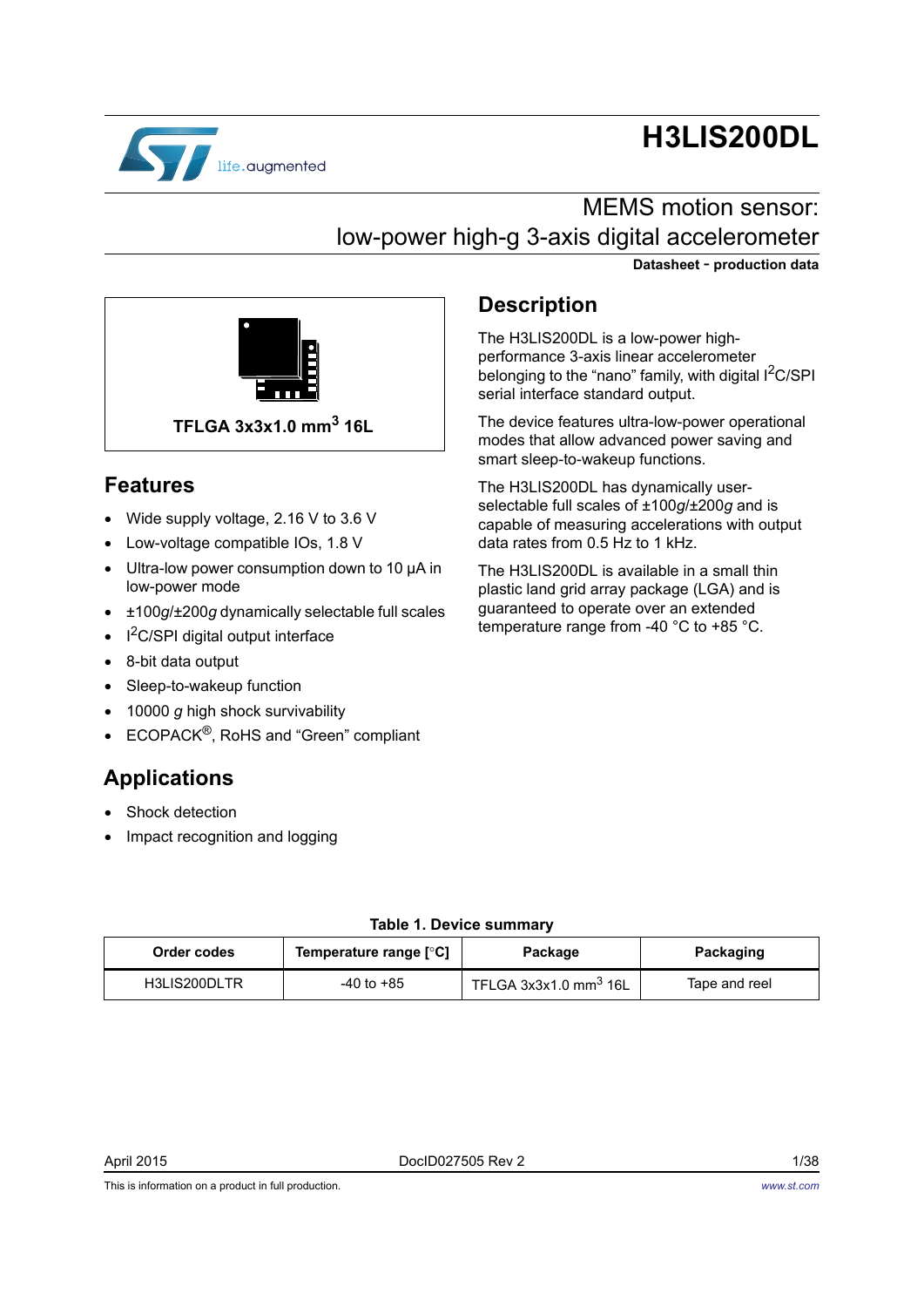## **Contents**

| 1           |     |                                            |
|-------------|-----|--------------------------------------------|
|             | 1.1 |                                            |
|             | 1.2 |                                            |
| $\mathbf 2$ |     | Mechanical and electrical specifications 9 |
|             | 2.1 |                                            |
|             | 2.2 |                                            |
|             | 2.3 |                                            |
|             |     | 2.3.1                                      |
|             |     | 2.3.2                                      |
|             | 2.4 |                                            |
|             | 2.5 |                                            |
|             |     | 2.5.1                                      |
|             |     | 2.5.2                                      |
|             |     | 2.5.3                                      |
| 3           |     |                                            |
|             | 3.1 |                                            |
|             | 3.2 |                                            |
|             | 3.3 |                                            |
| 4           |     |                                            |
|             | 4.1 |                                            |
| 5           |     |                                            |
|             |     |                                            |
|             |     | 5.1.1                                      |
|             | 5.2 |                                            |
|             |     | 5.2.1                                      |
|             |     | 5.2.2                                      |
|             |     | 5.2.3                                      |
| 6           |     |                                            |

2/38 DocID027505 Rev 2

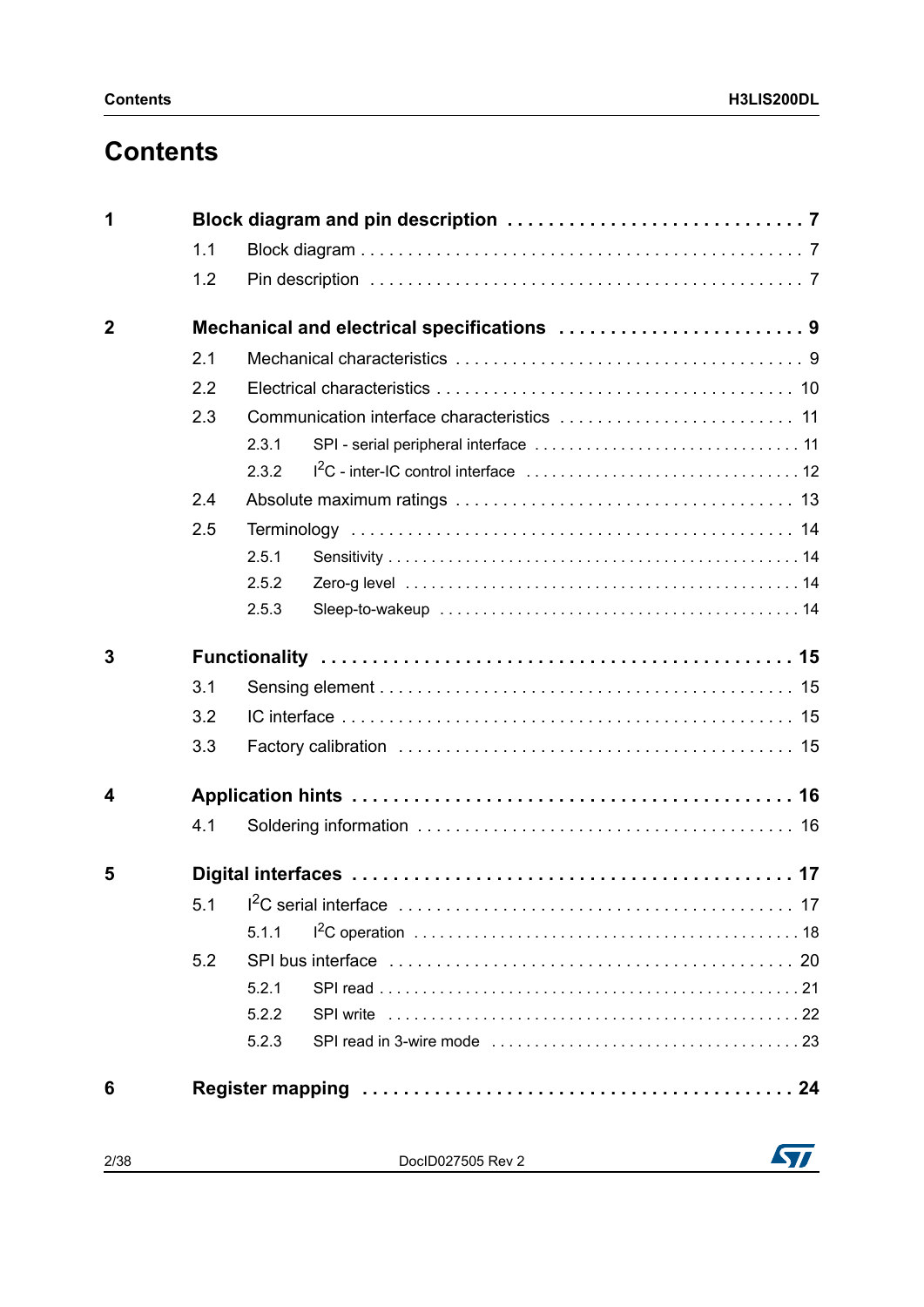| $\overline{7}$ |      |                                               |  |
|----------------|------|-----------------------------------------------|--|
|                | 7.1  |                                               |  |
|                | 7.2  |                                               |  |
|                | 7.3  |                                               |  |
|                | 7.4  | CTRL_REG3 [interrupt CTRL register] (22h)  28 |  |
|                | 7.5  |                                               |  |
|                | 7.6  |                                               |  |
|                | 7.7  |                                               |  |
|                | 7.8  |                                               |  |
|                | 7.9  |                                               |  |
|                | 7.10 |                                               |  |
|                | 7.11 |                                               |  |
|                | 7.12 |                                               |  |
|                | 7.13 |                                               |  |
|                | 7.14 |                                               |  |
|                | 7.15 |                                               |  |
|                | 7.16 |                                               |  |
|                | 7.17 |                                               |  |
|                | 7.18 |                                               |  |
|                | 7.19 |                                               |  |
|                | 7.20 |                                               |  |
| 8              |      |                                               |  |
| 9              |      |                                               |  |

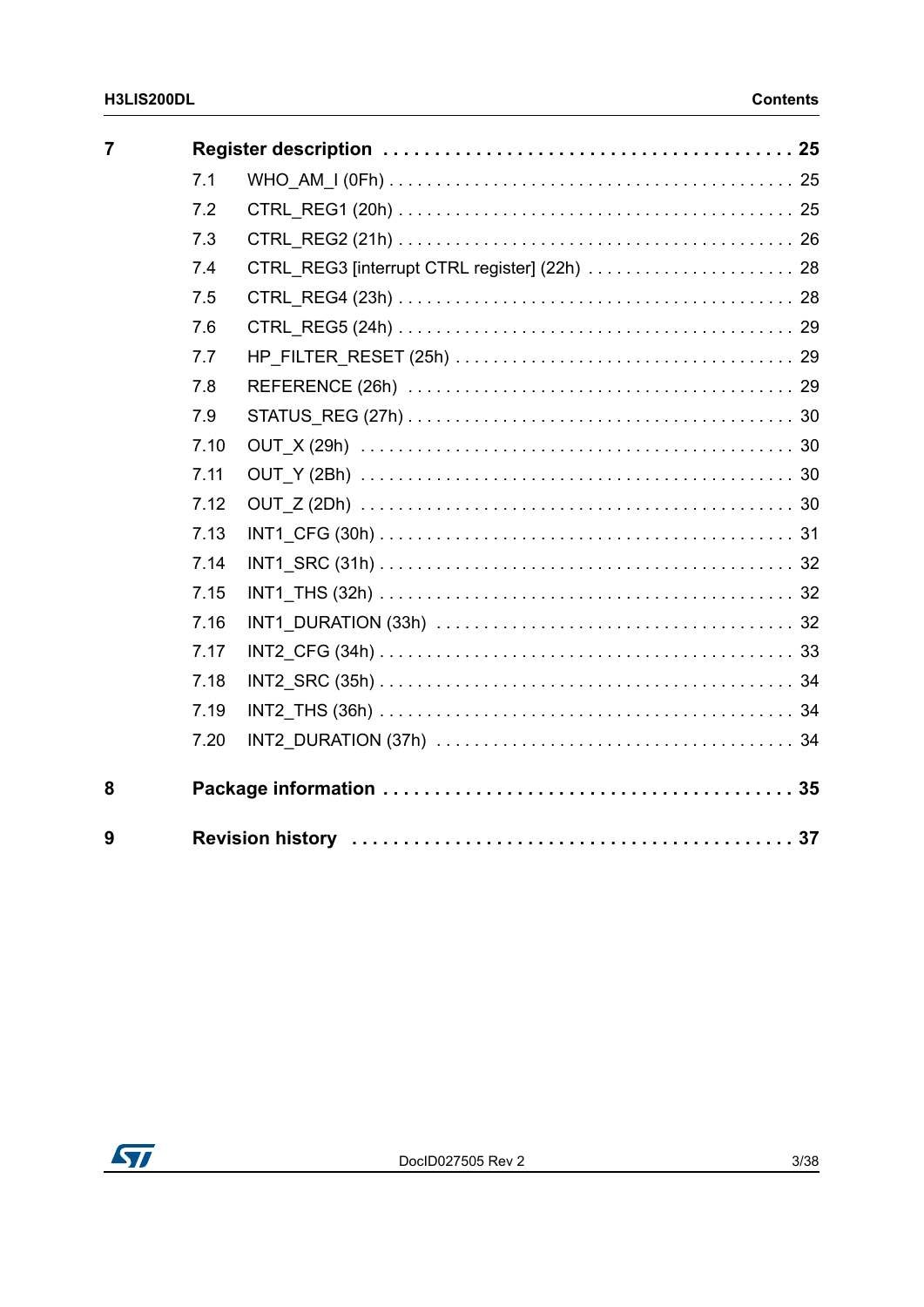## **List of tables**

| Table 1.  |                                                                                  |  |
|-----------|----------------------------------------------------------------------------------|--|
| Table 2.  |                                                                                  |  |
| Table 3.  |                                                                                  |  |
| Table 4.  |                                                                                  |  |
| Table 5.  |                                                                                  |  |
| Table 6.  |                                                                                  |  |
| Table 7.  |                                                                                  |  |
| Table 8.  |                                                                                  |  |
| Table 9.  |                                                                                  |  |
| Table 10. |                                                                                  |  |
| Table 11. |                                                                                  |  |
| Table 12. |                                                                                  |  |
| Table 13. | Transfer when master is receiving (reading) one byte of data from slave 19       |  |
| Table 14. | Transfer when master is receiving (reading) multiple bytes of data from slave 19 |  |
| Table 15. |                                                                                  |  |
| Table 16. |                                                                                  |  |
| Table 17. |                                                                                  |  |
| Table 18. |                                                                                  |  |
| Table 19. |                                                                                  |  |
|           |                                                                                  |  |
| Table 20. | Normal mode output data rate configurations and low-pass cutoff frequencies 26   |  |
| Table 21. |                                                                                  |  |
| Table 22. |                                                                                  |  |
| Table 23. |                                                                                  |  |
| Table 24. |                                                                                  |  |
| Table 25. |                                                                                  |  |
| Table 26. |                                                                                  |  |
| Table 27. |                                                                                  |  |
| Table 28. |                                                                                  |  |
| Table 29. |                                                                                  |  |
| Table 30. |                                                                                  |  |
| Table 31. |                                                                                  |  |
| Table 32. |                                                                                  |  |
| Table 33. |                                                                                  |  |
| Table 34. |                                                                                  |  |
| Table 35. |                                                                                  |  |
| Table 36. |                                                                                  |  |
| Table 37. |                                                                                  |  |
| Table 38. |                                                                                  |  |
| Table 39. |                                                                                  |  |
| Table 40. |                                                                                  |  |
| Table 41. |                                                                                  |  |
| Table 42. |                                                                                  |  |
| Table 43. |                                                                                  |  |
| Table 44. |                                                                                  |  |
| Table 45. |                                                                                  |  |
| Table 46. |                                                                                  |  |
| Table 47. |                                                                                  |  |
| Table 48. |                                                                                  |  |
|           |                                                                                  |  |

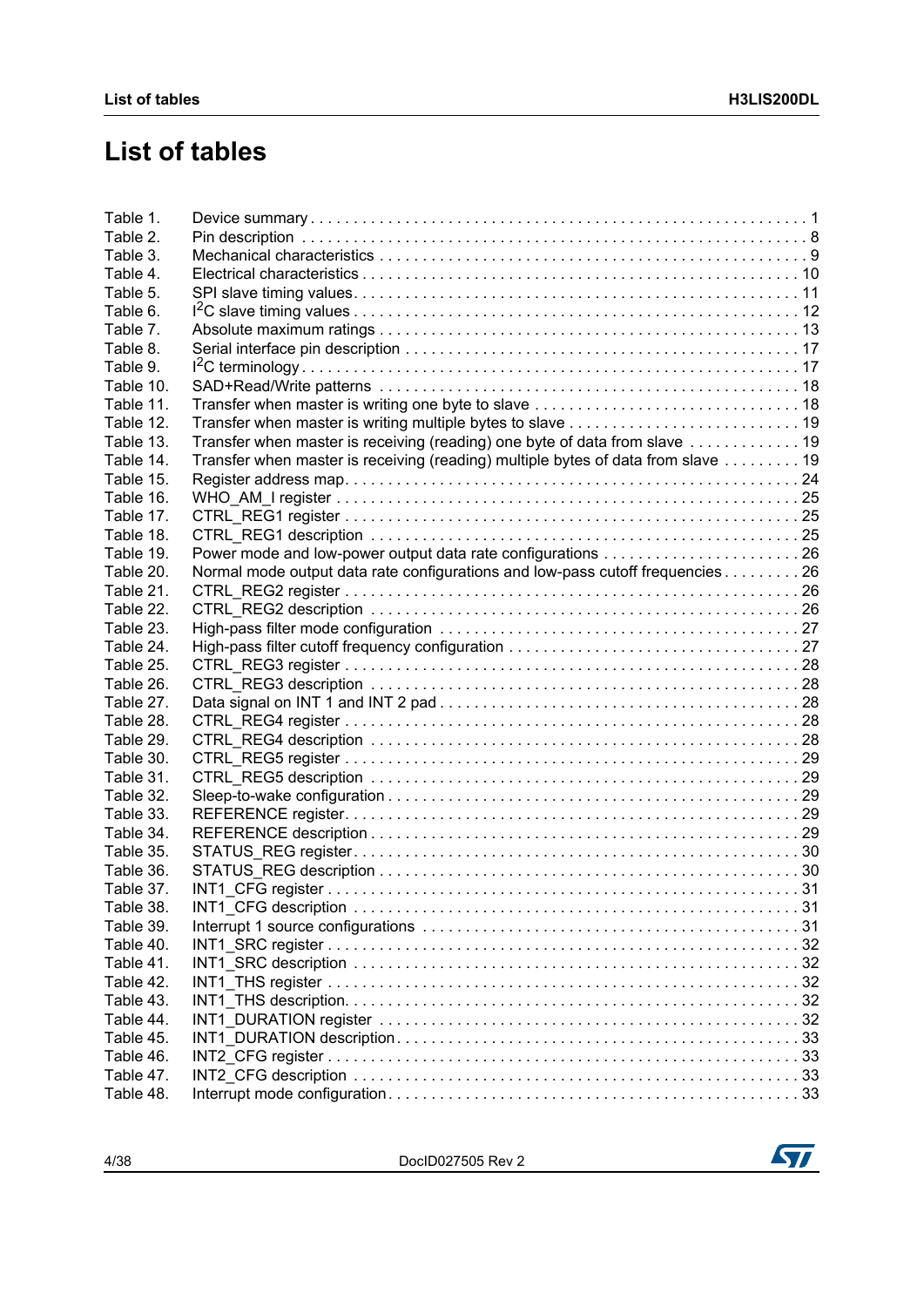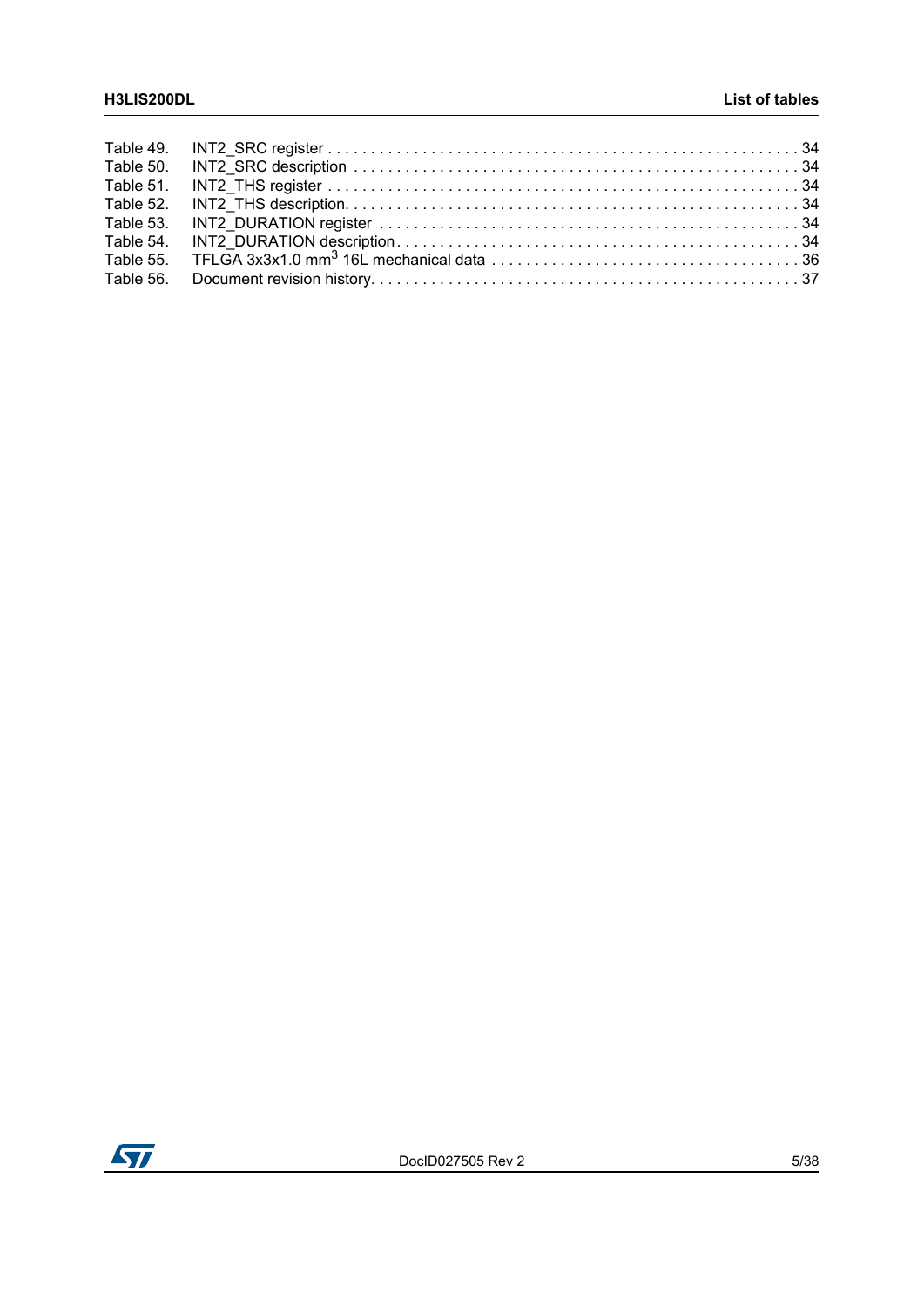# **List of figures**

| Figure 1.  |  |
|------------|--|
| Figure 2.  |  |
| Figure 3.  |  |
| Figure 4.  |  |
| Figure 5.  |  |
| Figure 6.  |  |
| Figure 7.  |  |
| Figure 8.  |  |
| Figure 9.  |  |
| Figure 10. |  |
| Figure 11. |  |
| Figure 12. |  |

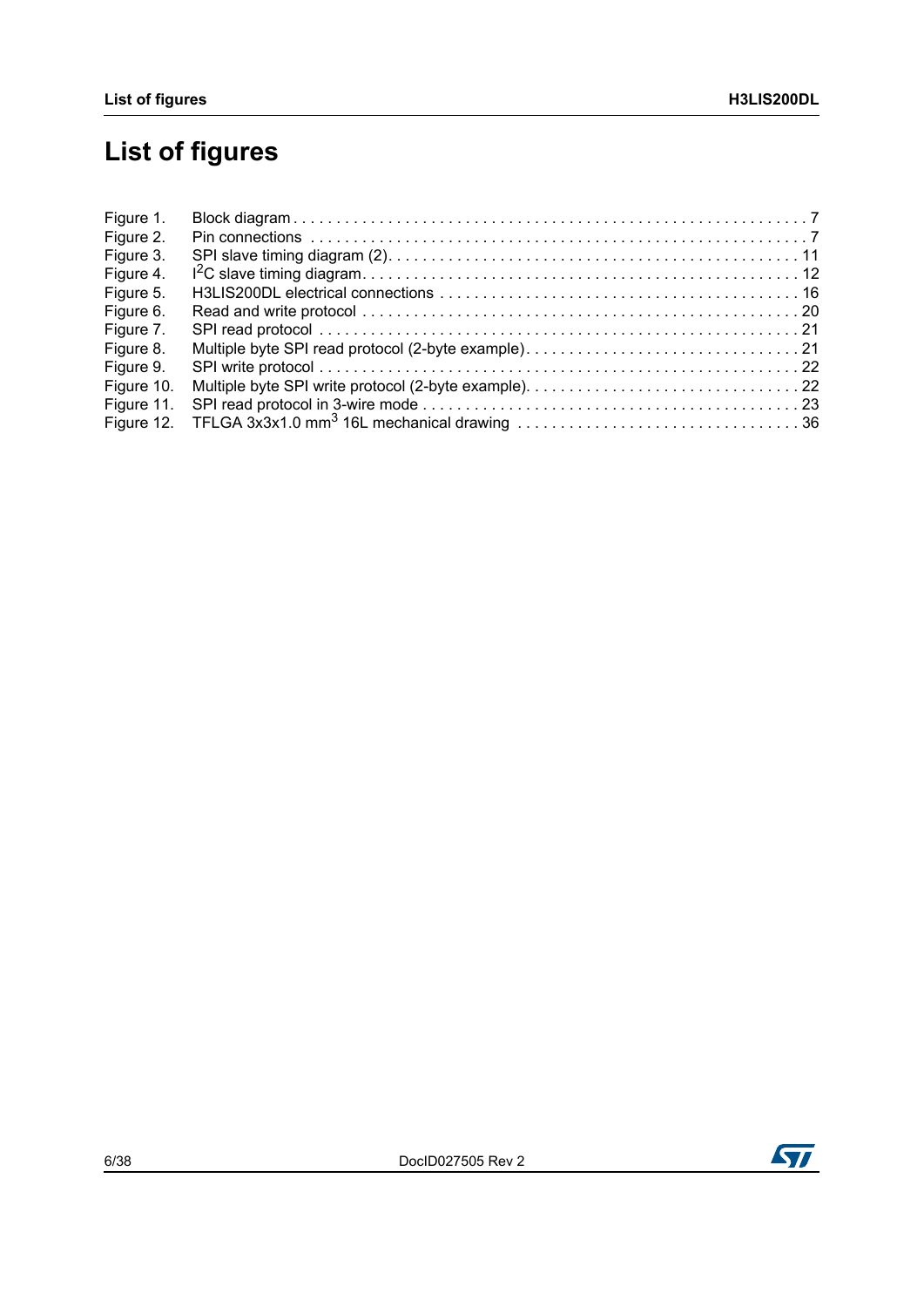## <span id="page-6-0"></span>**1 Block diagram and pin description**

### <span id="page-6-1"></span>**1.1 Block diagram**

<span id="page-6-3"></span>

### <span id="page-6-2"></span>**1.2 Pin description**

<span id="page-6-4"></span>

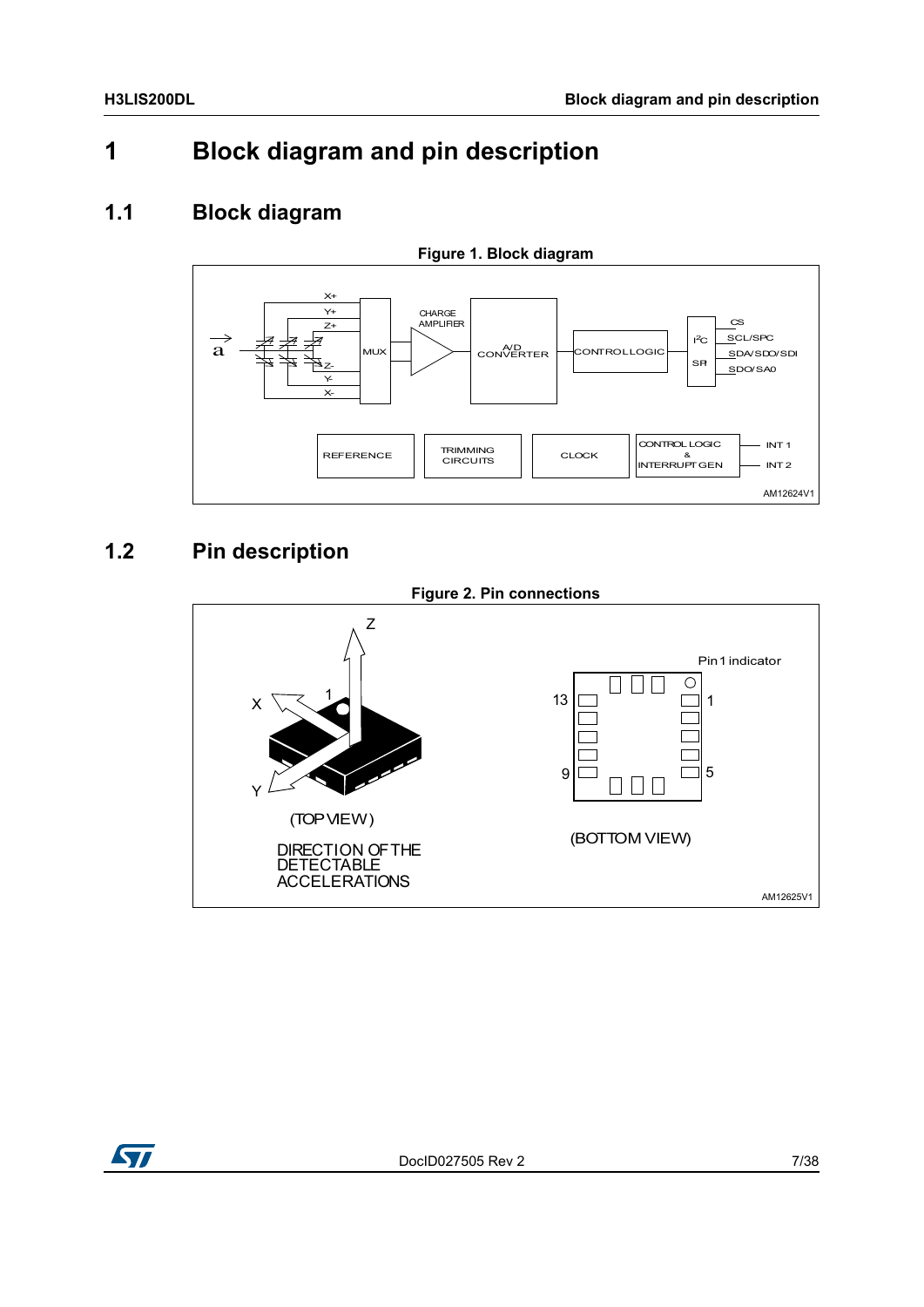<span id="page-7-0"></span>

| Pin#           | <b>Name</b>                            | <b>Function</b>                                                                                     |
|----------------|----------------------------------------|-----------------------------------------------------------------------------------------------------|
| 1              | Vdd IO                                 | Power supply for I/O pins                                                                           |
| $\overline{2}$ | <b>NC</b>                              | Not connected                                                                                       |
| 3              | <b>NC</b>                              | Not connected                                                                                       |
| $\overline{4}$ | SCL<br><b>SPC</b>                      | $I2C$ serial clock (SCL)<br>SPI serial port clock (SPC)                                             |
| 5              | <b>GND</b>                             | 0 V supply                                                                                          |
| 6              | <b>SDA</b><br><b>SDI</b><br><b>SDO</b> | $I2C$ serial data (SDA)<br>SPI serial data input (SDI)<br>3-wire interface serial data output (SDO) |
| $\overline{7}$ | <b>SDO</b><br>SA0                      | SPI serial data output (SDO)<br>I <sup>2</sup> C less significant bit of the device address (SA0)   |
| 8              | <b>CS</b>                              | SPI enable<br>I <sup>2</sup> C/SPI mode selection (1: I <sup>2</sup> C mode; 0: SPI enabled)        |
| 9              | INT <sub>2</sub>                       | Inertial interrupt 2                                                                                |
| 10             | Reserved                               | Connect to GND                                                                                      |
| 11             | INT <sub>1</sub>                       | Inertial interrupt 1                                                                                |
| 12             | <b>GND</b>                             | 0 V supply                                                                                          |
| 13             | <b>GND</b>                             | 0 V supply                                                                                          |
| 14             | Vdd                                    | Power supply                                                                                        |
| 15             | Reserved                               | Connect to Vdd                                                                                      |
| 16             | <b>GND</b>                             | 0 V supply                                                                                          |

**Table 2. Pin description** 

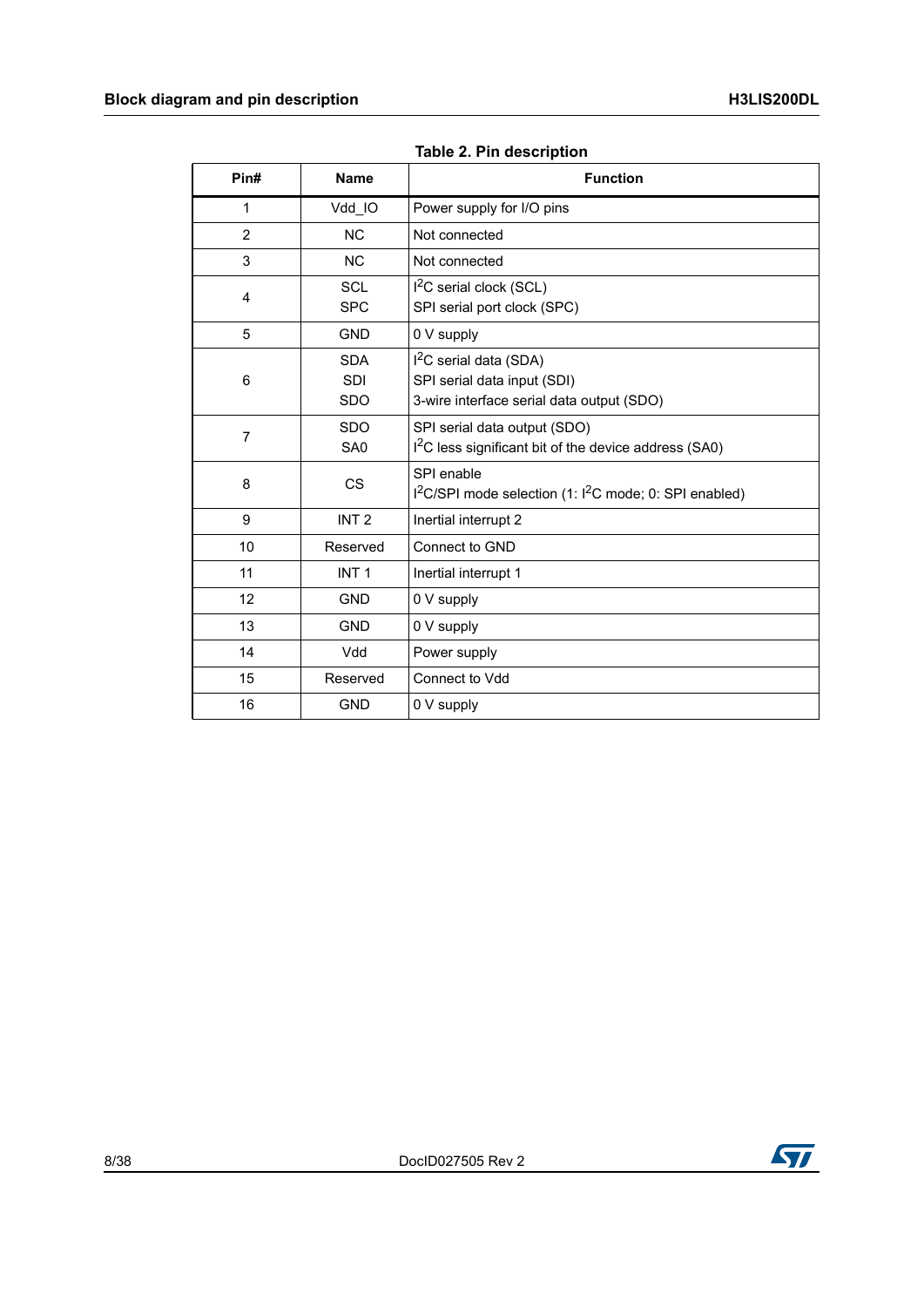## <span id="page-8-0"></span>**2 Mechanical and electrical specifications**

### <span id="page-8-1"></span>**2.1 Mechanical characteristics**

 $@$  Vdd = 2.5 V, T = 25 °C unless otherwise noted  $<sup>(a)</sup>$ .</sup>

<span id="page-8-2"></span>

| Symbol       | <b>Parameter</b>                                       | <b>Test conditions</b>              | Min.  | Typ. <sup>(1)</sup> | Max.  | Unit           |  |
|--------------|--------------------------------------------------------|-------------------------------------|-------|---------------------|-------|----------------|--|
| <b>FS</b>    | Measurement range $(2)$                                | FS bit set to 0                     |       | ±100                |       | g              |  |
|              |                                                        | FS bit set to 1                     |       | ±200                |       |                |  |
| So           | Sensitivity <sup>(3)</sup>                             | FS bit set to 0                     |       | 780                 |       |                |  |
|              |                                                        | FS bit set to 1                     |       | 1560                |       | mg/digit       |  |
| <b>TCSo</b>  | Sensitivity change vs.<br>temperature                  | FS bit set to 0                     |       | ±0.01               |       | $\%$ /°C       |  |
| TyOff        | Typical zero-g level offset<br>accuracy <sup>(4)</sup> | FS bit set to 0                     |       | ±1.5                |       | g              |  |
| <b>TCOff</b> | Zero-g level change vs.<br>temperature                 | Max. delta from 25 °C               |       | ±5                  |       | mg/C           |  |
| An           | Acceleration noise density                             | FS bit set to 0 - ODR 50Hz          |       | 50                  |       | $mg/\sqrt{Hz}$ |  |
| <b>NL</b>    | Non-linearity                                          | FS bit set to 0<br>Range -70g  +70g |       | 3                   |       | %FS            |  |
| Top          | Operating temperature range                            |                                     | $-40$ |                     | $+85$ | $^{\circ}C$    |  |
| Wh           | Product weight                                         |                                     |       | 20                  |       | mgram          |  |

#### **Table 3. Mechanical characteristics**

1. Typical specifications are not guaranteed.

2. Verified by wafer level test and measurement of initial offset and sensitivity.

3. Factory calibrated at ±1 *g*

4. Offset can be eliminated by enabling the built-in high-pass filter.

a. The product is factory calibrated at 2.5 V. The operational power supply range is from 2.16 V to 3.6 V. The product calibration is done at ±1 *g*.

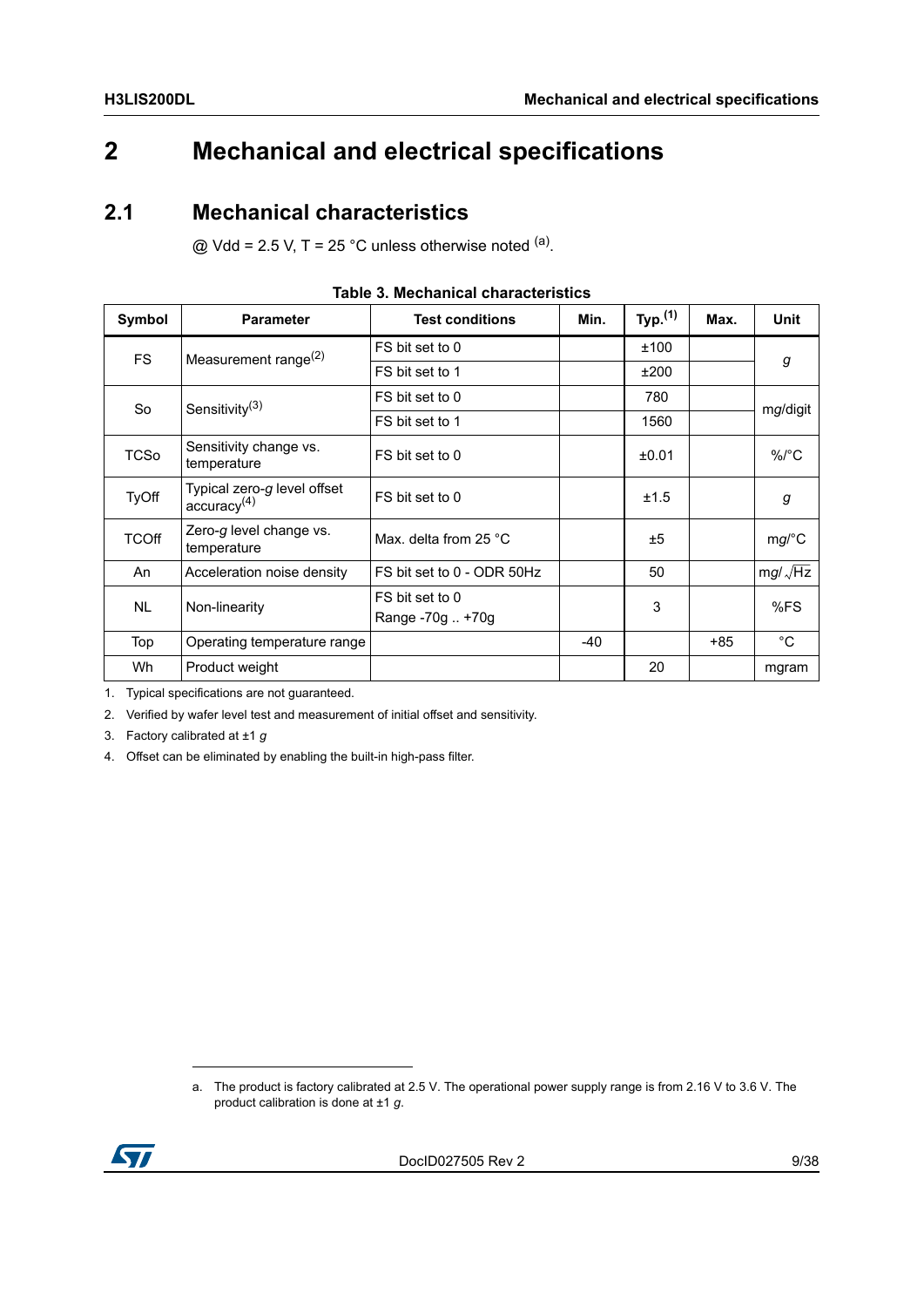### <span id="page-9-0"></span>**2.2 Electrical characteristics**

 $@$  Vdd = 2.5 V, T = 25 °C unless otherwise noted <sup>(b)</sup>.

<span id="page-9-1"></span>

| <b>Symbol</b>     | <b>Parameter</b>                          | <b>Test conditions</b> | Min.       | Typ. <sup>(1)</sup> | Max.       | <b>Unit</b> |
|-------------------|-------------------------------------------|------------------------|------------|---------------------|------------|-------------|
| Vdd               | Supply voltage                            |                        | 2.16       | 2.5                 | 3.6        | $\vee$      |
| Vdd IO            | I/O pins supply voltage <sup>(2)</sup>    |                        | 1.71       |                     | $Vdd+0.1$  | $\vee$      |
| Idd               | Current consumption<br>in normal mode     |                        |            | 300                 |            | μA          |
| IddLP             | Current consumption in low-<br>power mode |                        |            | 10                  |            | μA          |
| IddPdn            | Current consumption in<br>power-down mode |                        |            | 1                   |            | μA          |
| <b>VIH</b>        | Digital high-level input<br>voltage       |                        | 0.8*Vdd_IO |                     |            | $\vee$      |
| VIL               | Digital low-level input voltage           |                        |            |                     | 0.2*Vdd_IO | $\vee$      |
| <b>VOH</b>        | High-level output voltage                 |                        | 0.9*Vdd_IO |                     |            | $\vee$      |
| <b>VOL</b>        | Low-level output voltage                  |                        |            |                     | 0.1*Vdd IO | $\vee$      |
|                   | Output data rate<br>in normal mode        | DR bit set to 00       |            | 50                  |            | <b>Hz</b>   |
| <b>ODR</b>        |                                           | DR bit set to 01       |            | 100                 |            |             |
|                   |                                           | DR bit set to 10       |            | 400                 |            |             |
|                   |                                           | DR bit set to 11       |            | 1000                |            |             |
|                   |                                           | PM bit set to 010      |            | 0.5                 |            |             |
|                   |                                           | PM bit set to 011      |            | 1                   |            |             |
| ODR <sub>LP</sub> | Output data rate in<br>low-power mode     | PM bit set to 100      |            | $\overline{2}$      |            | <b>Hz</b>   |
|                   |                                           | PM bit set to 101      |            | 5                   |            |             |
|                   |                                           | PM bit set to 110      |            | 10                  |            |             |
| <b>BW</b>         | System bandwidth <sup>(3)</sup>           |                        |            | ODR/2               |            | <b>Hz</b>   |
| Ton               | Turn-on time <sup>(4)</sup>               | $ODR = 100 Hz$         |            | $1/ODR+1$ ms        |            | s           |
| Top               | Operating temperature range               |                        | $-40$      |                     | $+85$      | $^{\circ}C$ |

| <b>Table 4. Electrical characteristics</b> |
|--------------------------------------------|
|--------------------------------------------|

1. Typical specifications are not guaranteed.

2. It is possible to remove Vdd maintaining Vdd IO without blocking the communication busses; in this condition the measurement chain is powered off.

3. Refer to *[Table 20](#page-25-2)* for filter cutoff frequency.

4. Time to obtain valid data after exiting power-down mode.

b. The product is factory calibrated at 2.5 V. The operational power supply range is from 2.16 V to 3.6 V.

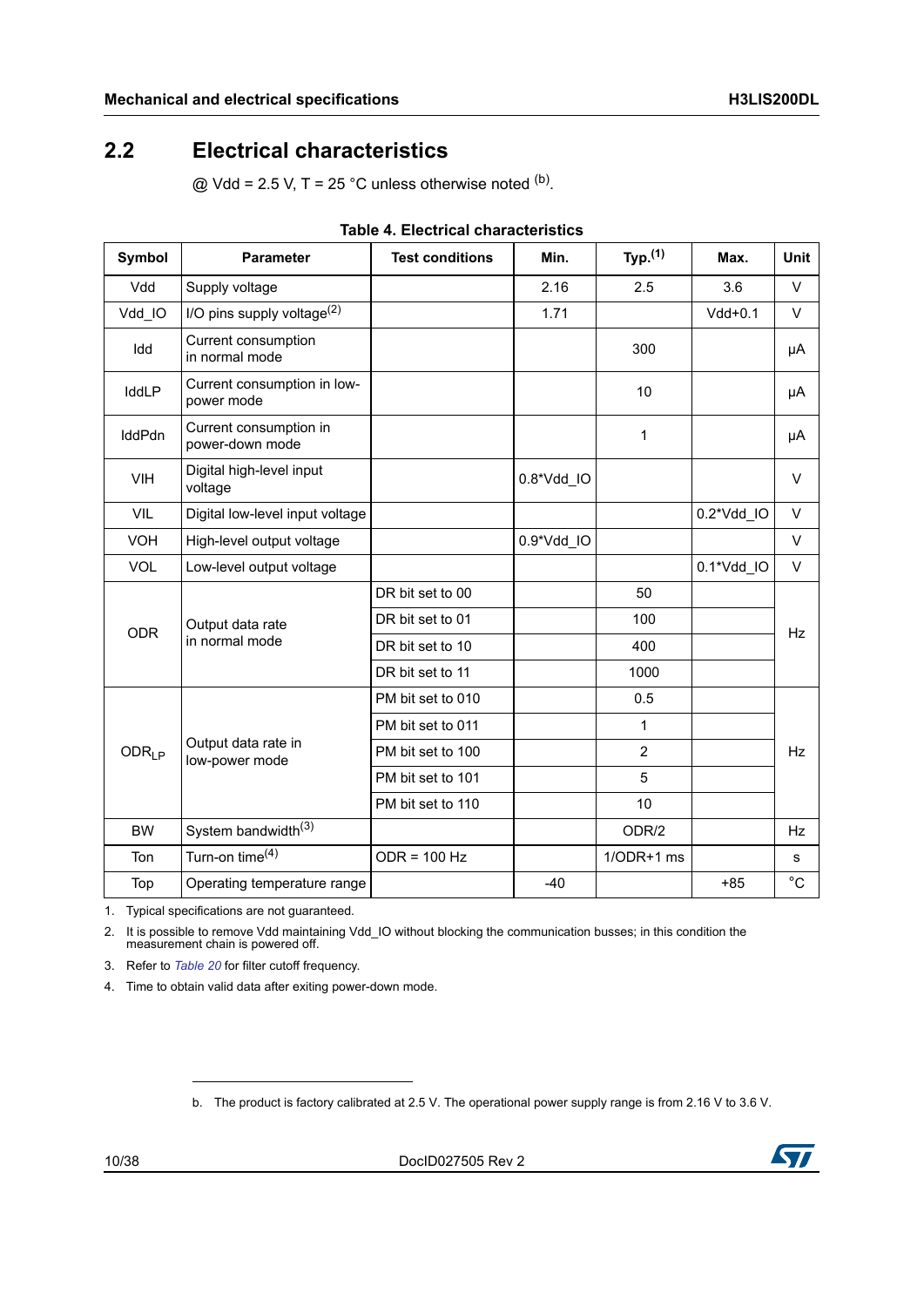### <span id="page-10-0"></span>**2.3 Communication interface characteristics**

### <span id="page-10-1"></span>**2.3.1 SPI - serial peripheral interface**

Subject to general operating conditions for Vdd and Top.

<span id="page-10-2"></span>

| <b>Symbol</b>         |                         |      | Value <sup>(1)</sup> |             |  |
|-----------------------|-------------------------|------|----------------------|-------------|--|
|                       | <b>Parameter</b>        | Min. | Max.                 | <b>Unit</b> |  |
| $t_{c(SPC)}$          | SPI clock cycle         | 100  |                      | ns          |  |
| $f_{C(SPC)}$          | SPI clock frequency     |      | 10                   | <b>MHz</b>  |  |
| $t_{\text{su(CS)}}$   | CS setup time           | 6    |                      |             |  |
| $t_{h(CS)}$           | CS hold time            | 8    |                      |             |  |
| $t_{\mathsf{su(SI)}}$ | SDI input setup time    | 5    |                      |             |  |
| $t_{h(SI)}$           | SDI input hold time     | 15   |                      | ns          |  |
| $t_{v(SO)}$           | SDO valid output time   |      | 50                   |             |  |
| $t_{h(SO)}$           | SDO output hold time    | 9    |                      |             |  |
| $t_{dis(SO)}$         | SDO output disable time |      | 50                   |             |  |

| Table 5. SPI slave timing values |  |  |  |  |
|----------------------------------|--|--|--|--|
|----------------------------------|--|--|--|--|

1. Values are guaranteed at 10 MHz clock frequency for SPI with both 4 and 3 wires, based on characterization results, not tested in production.

<span id="page-10-3"></span>



2. Measurement points are done at 0.2 Vdd\_IO and 0.8 Vdd\_IO, for both input and output ports.

3. When no communication is ongoing, data on CS, SPC, SDI and SDO are driven by internal pull-up resistors.

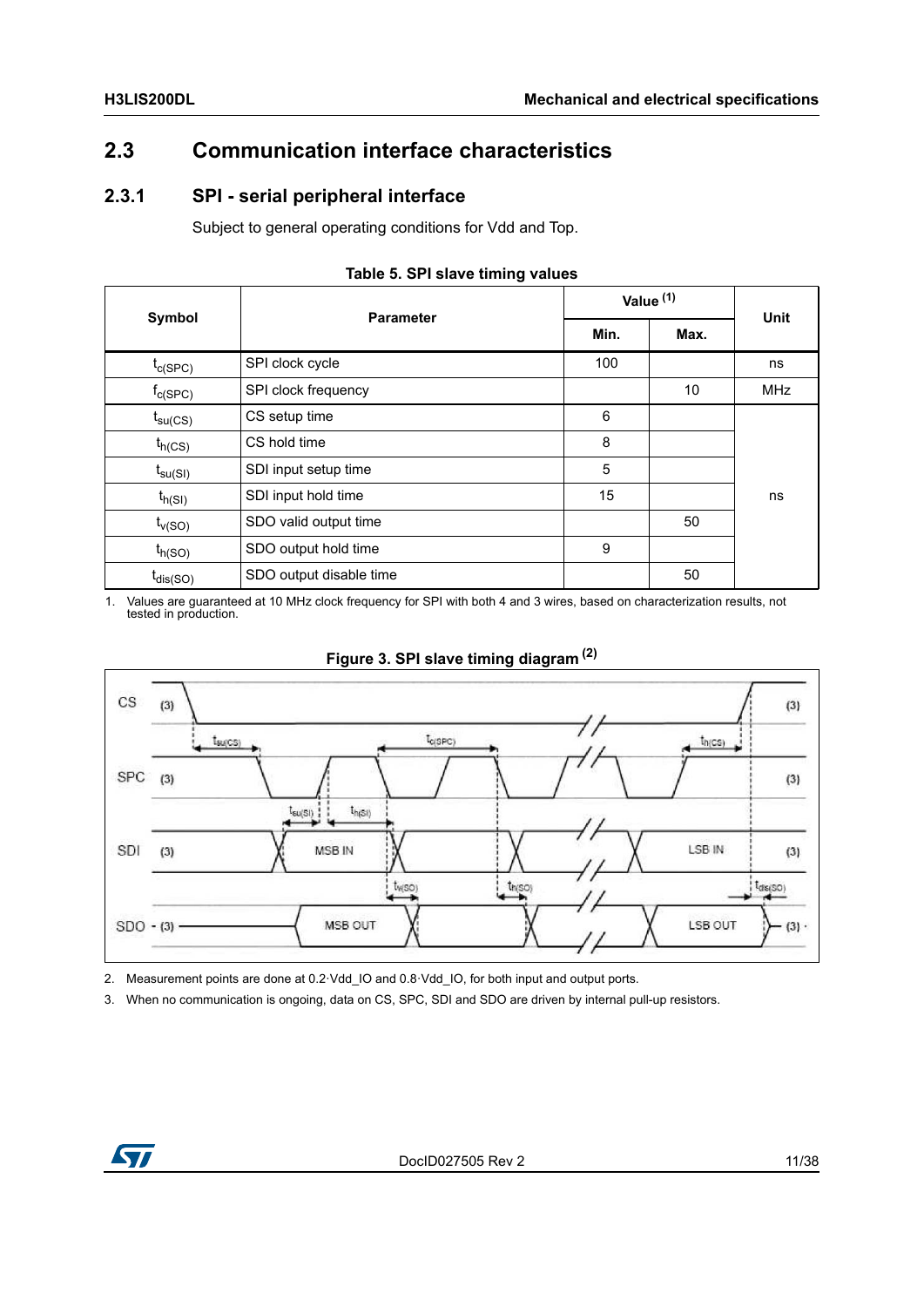### <span id="page-11-0"></span>**2.3.2 I2C - inter-IC control interface**

Subject to general operating conditions for Vdd and Top.

<span id="page-11-1"></span>

|                         | <b>Parameter</b>                                  |              | $I2C$ standard mode $(1)$ | $12C$ fast mode $(1)$ | <b>Unit</b> |            |
|-------------------------|---------------------------------------------------|--------------|---------------------------|-----------------------|-------------|------------|
| Symbol                  |                                                   | Min.<br>Max. |                           | Min.                  | Max.        |            |
| $f_{(SCL)}$             | <b>SCL clock frequency</b>                        | $\mathbf{0}$ | 100                       | $\Omega$              | 400         | <b>KHz</b> |
| $t_{w(SCLL)}$           | SCL clock low time                                | 4.7          |                           | 1.3                   |             |            |
| $t_{w(SCLH)}$           | SCL clock high time                               | 4.0          |                           | 0.6                   |             | μs         |
| $t_{\text{SU(SDA)}}$    | SDA setup time                                    | 250          |                           | 100                   |             | ns         |
| $t_{h(SDA)}$            | SDA data hold time                                | 0.01         | 3.45                      | 0.01                  | 0.9         | μs         |
| $t_{r(SDA)} t_{r(SCL)}$ | SDA and SCL rise time                             |              | 1000                      | $20 + 0.1 C_h^{(2)}$  | 300         | ns         |
| $t_{f(SDA)} t_{f(SCL)}$ | SDA and SCL fall time                             |              | 300                       | $20 + 0.1 C_h^{(2)}$  | 300         |            |
| $t_{h(ST)}$             | START condition hold time                         | 4            |                           | 0.6                   |             |            |
| $t_{\text{su(SR)}}$     | Repeated START condition<br>setup time            | 4.7          |                           | 0.6                   |             |            |
| $t_{\text{SU(SP)}}$     | STOP condition setup time                         | 4            |                           | 0.6                   |             | μs         |
| $t_{w(SP:SR)}$          | Bus free time between STOP<br>and START condition | 4.7          |                           | 1.3                   |             |            |

1. Data based on standard I<sup>2</sup>C protocol requirement, not tested in production.

2.  $C_b$  = total capacitance of one bus line, in pF.

<span id="page-11-2"></span>



*Note: Measurement points are done at 0.2·Vdd\_IO and 0.8·Vdd\_IO, for both ports.*

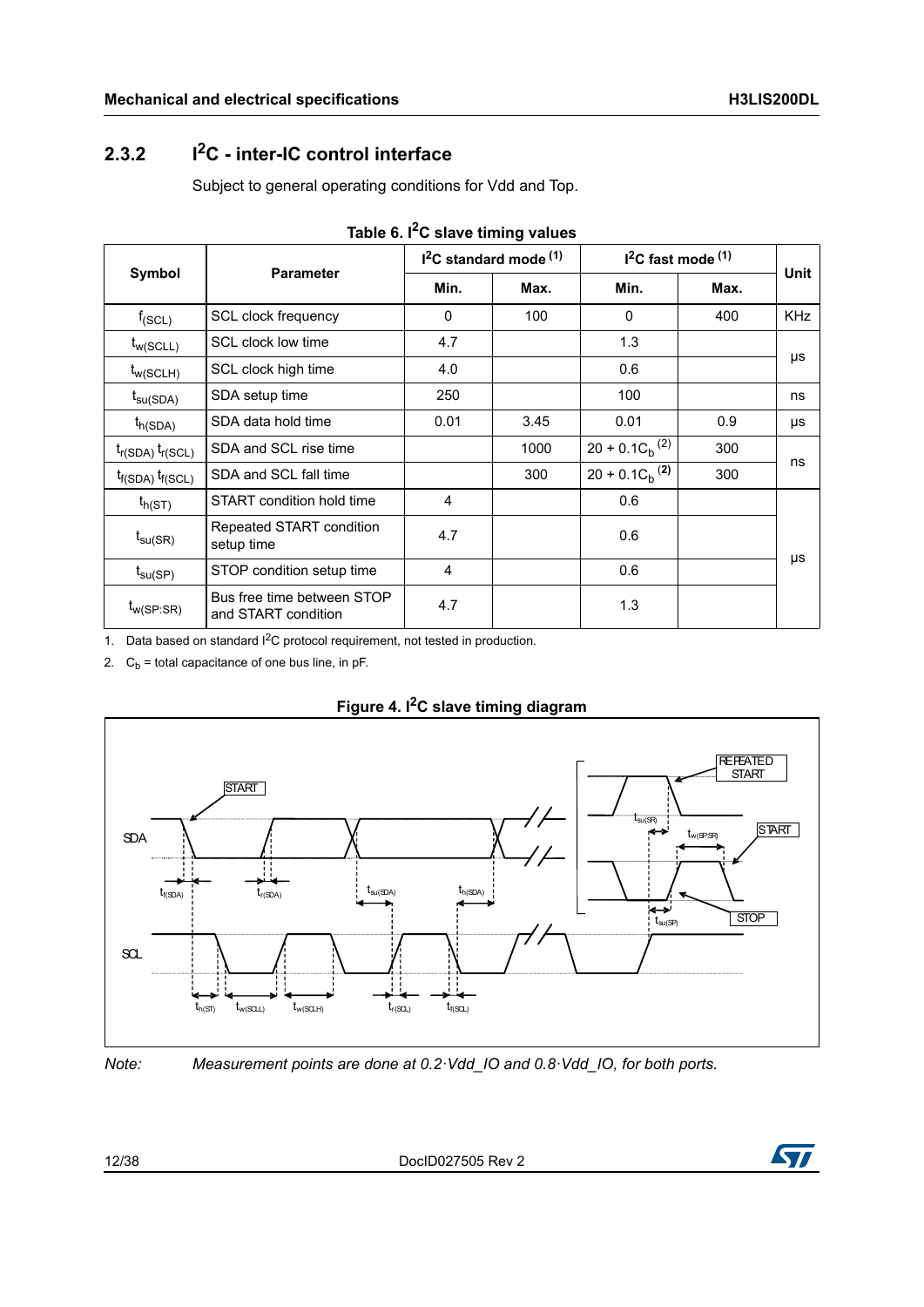### <span id="page-12-0"></span>**2.4 Absolute maximum ratings**

Stresses above those listed as "absolute maximum ratings" may cause permanent damage to the device. This is a stress rating only and functional operation of the device under these conditions is not implied. Exposure to maximum rating conditions for extended periods may affect device reliability.

<span id="page-12-1"></span>

| Symbol                    | Ratings                                                                 | <b>Maximum value</b>    | Unit         |
|---------------------------|-------------------------------------------------------------------------|-------------------------|--------------|
| Vdd                       | Supply voltage                                                          | $-0.3$ to 4.8           | V            |
| Vdd IO                    | I/O pins supply voltage                                                 | $-0.3$ to 4.8           | V            |
| Vin                       | Input voltage on any control pin<br>(CS, SCL/SPC, SDA/SDI/SDO, SDO/SA0) | $-0.3$ to Vdd IO $+0.3$ | $\vee$       |
|                           | Acceleration (any axis, powered, $Vdd = 2.5 V$ )                        | 3000 $g$ for 0.5 ms     |              |
| A <sub>POW</sub>          |                                                                         | 10000 g for 0.1 ms      |              |
| A <sub>UNP</sub>          | Acceleration (any axis, unpowered)                                      | 3000 g for 0.5 ms       |              |
|                           |                                                                         | 10000 g for 0.1 ms      |              |
| $T_{OP}$                  | Operating temperature range                                             | $-40$ to $+85$          | $^{\circ}$ C |
| $\mathsf{T}_{\text{STG}}$ | Storage temperature range                                               | $-40$ to $+125$         | °C           |
|                           |                                                                         | 4 (HBM)                 | kV           |
| <b>ESD</b>                | Electrostatic discharge protection                                      | 1.5 (CDM)               | kV           |
|                           |                                                                         | 200 (MM)                | V            |

*Note: Supply voltage on any pin should never exceed 4.8 V.*



This device is sensitive to mechanical shock, improper handling can cause permanent damage to the part.



This is an electrostatic-sensitive device (ESD), improper handling can cause permanent damage to the part.

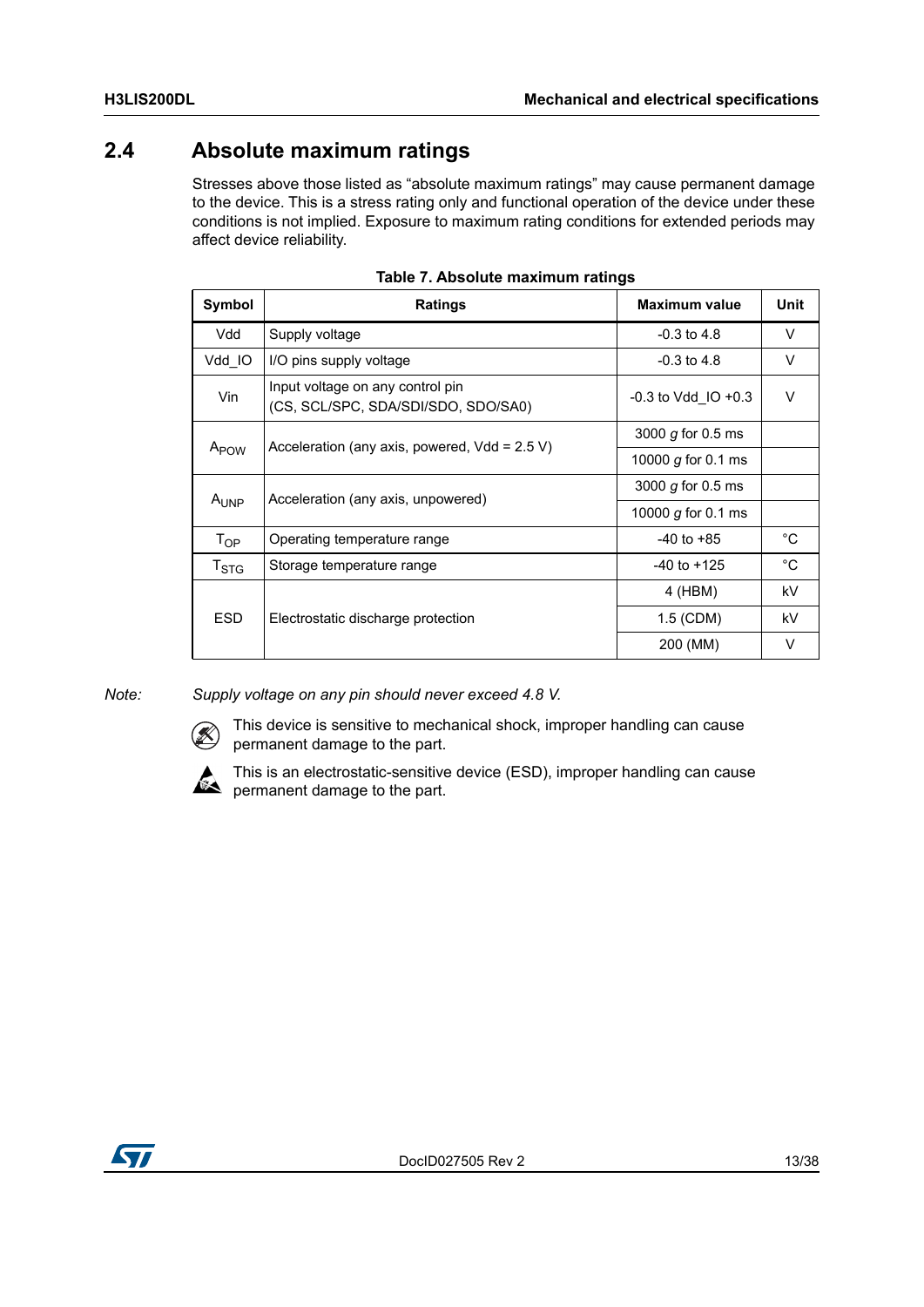### <span id="page-13-0"></span>**2.5 Terminology**

### <span id="page-13-1"></span>**2.5.1 Sensitivity**

Sensitivity describes the gain of the sensor and can be determined by applying 1 *g* acceleration to it. As the sensor can measure DC accelerations this can be done easily by pointing the axis of interest towards the center of the Earth, noting the output value, rotating the sensor by 180 degrees (pointing to the sky) and noting the output value again. By doing so, ±1 *g* acceleration is applied to the sensor. Subtracting the larger output value from the smaller one, and dividing the result by 2, leads to the actual sensitivity of the sensor. This value changes very little over temperature and time. The sensitivity tolerance describes the range of sensitivities of a large population of sensors.

### <span id="page-13-2"></span>**2.5.2 Zero-***g* **level**

The zero-*g* level offset (TyOff) describes the deviation of an actual output signal from the ideal output signal if no acceleration is present. A sensor in a steady-state on a horizontal surface measures 0 *g* for the X-axis and 0 *g* for the Y-axis whereas the Z-axis measures 1 *g*. The output is ideally in the middle of the dynamic range of the sensor (content of OUT registers 00h, data expressed as two's complement number). A deviation from the ideal value in this case is called zero-*g* offset. Offset is, to some extent, a result of stress to the MEMS sensor and therefore can slightly change after mounting the sensor onto a printed circuit board or exposing it to extensive mechanical stress. Offset changes little over temperature, refer to "Zero-*g* level change vs. temperature" (see TCOff in *[Table 3](#page-8-2)*). The zero-*g* level tolerance (TyOff) describes the standard deviation of the range of zero-*g* levels of a population of sensors.

### <span id="page-13-3"></span>**2.5.3 Sleep-to-wakeup**

The "sleep-to-wakeup" function, in conjunction with low-power mode, allows further reducing the system power consumption and develop new smart applications. The H3LIS200DL may be set in a low-power operating mode, characterized by lower data rate refreshes. In this way the device, even if sleeping, continues to sense acceleration and generate interrupt requests.

When the "sleep-to-wakeup" function is activated, the H3LIS200DL is able to automatically wake up as soon as the interrupt event has been detected, increasing the output data rate and bandwidth.

With this feature the system may be efficiently switched from low-power mode to full performance, depending on user-selectable positioning and acceleration events, therefore ensuring power saving and flexibility.

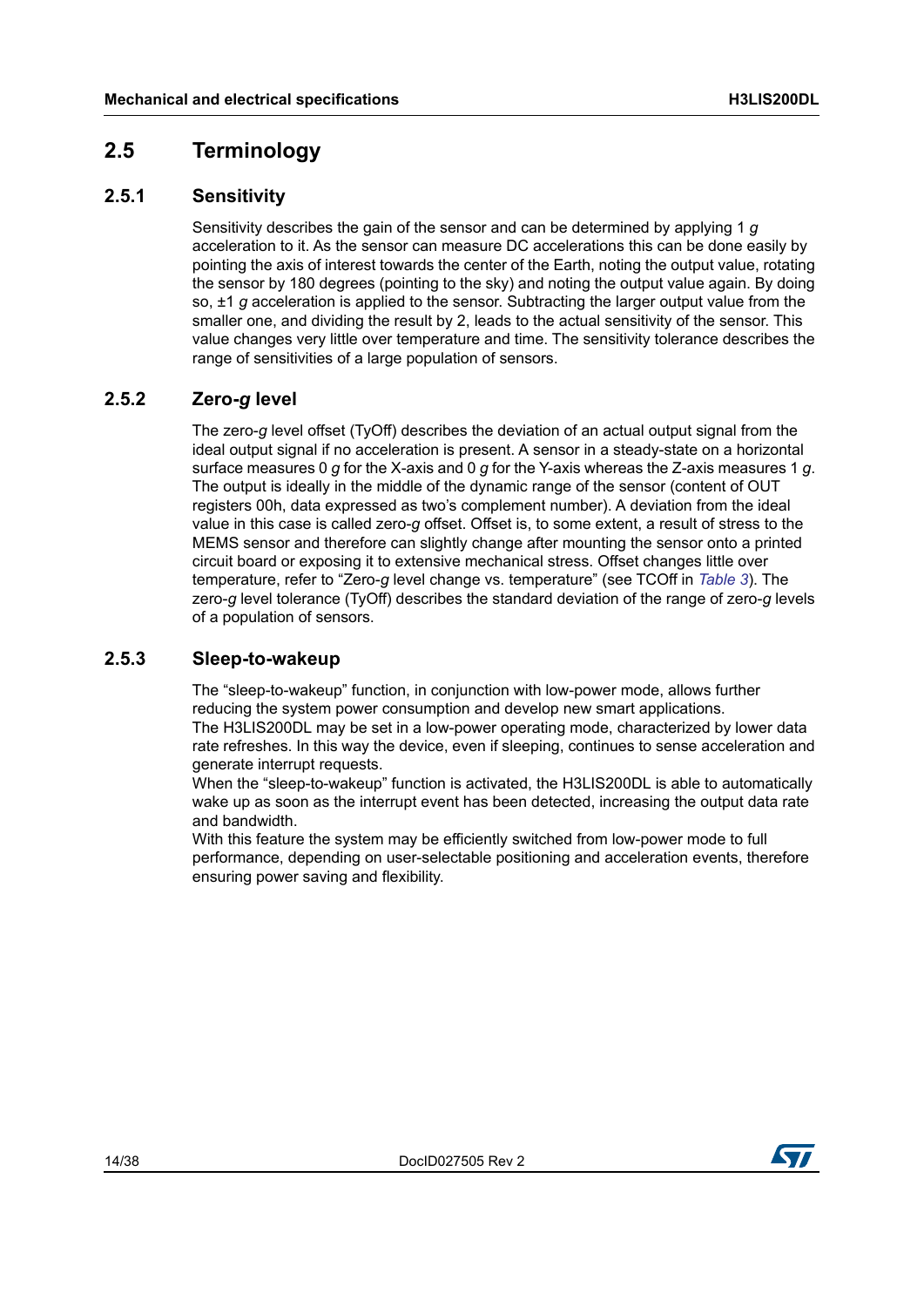## <span id="page-14-0"></span>**3 Functionality**

The H3LIS200DL is a "nano", low-power, digital output 3-axis linear accelerometer housed in an LGA package. The complete device includes a sensing element and an IC interface able to take the information from the sensing element and to provide a signal to the external world through an I<sup>2</sup>C/SPI serial interface.

### <span id="page-14-1"></span>**3.1 Sensing element**

A proprietary process is used to create a surface micromachined accelerometer. The technology allows processing suspended silicon structures, which are attached to the substrate in a few points called anchors and are free to move in the direction of the sensed acceleration. To be compatible with traditional packaging techniques, a cap is placed on top of the sensing element to avoid blocking the moving parts during the molding phase of the plastic encapsulation.

When an acceleration is applied to the sensor, the proof mass displaces from its nominal position, causing an imbalance in the capacitive half bridge. This imbalance is measured using charge integration in response to a voltage pulse applied to the capacitor.

At steady-state the nominal value of the capacitors are a few pF and when an acceleration is applied, the maximum variation of the capacitive load is in the fF range.

### <span id="page-14-2"></span>**3.2 IC interface**

The complete measurement chain is composed of a low-noise capacitive amplifier which converts the capacitive unbalancing of the MEMS sensor into an analog voltage that will be available to the user through an analog-to-digital converter.

The acceleration data may be accessed through an  $I^2C/SPI$  interface, making the device particularly suitable for direct interfacing with a microcontroller.

The H3LIS200DL features a data-ready signal (RDY) which indicates when a new set of measured acceleration data is available, therefore simplifying data synchronization in the digital system that uses the device.

### <span id="page-14-3"></span>**3.3 Factory calibration**

The IC interface is factory calibrated for sensitivity (So) and zero-*g* level (TyOff).

The trim values are stored inside the device in non-volatile memory. Any time the device is turned on, the trim parameters are downloaded into the registers to be used during active operation. This allows the device to be used without further calibration.

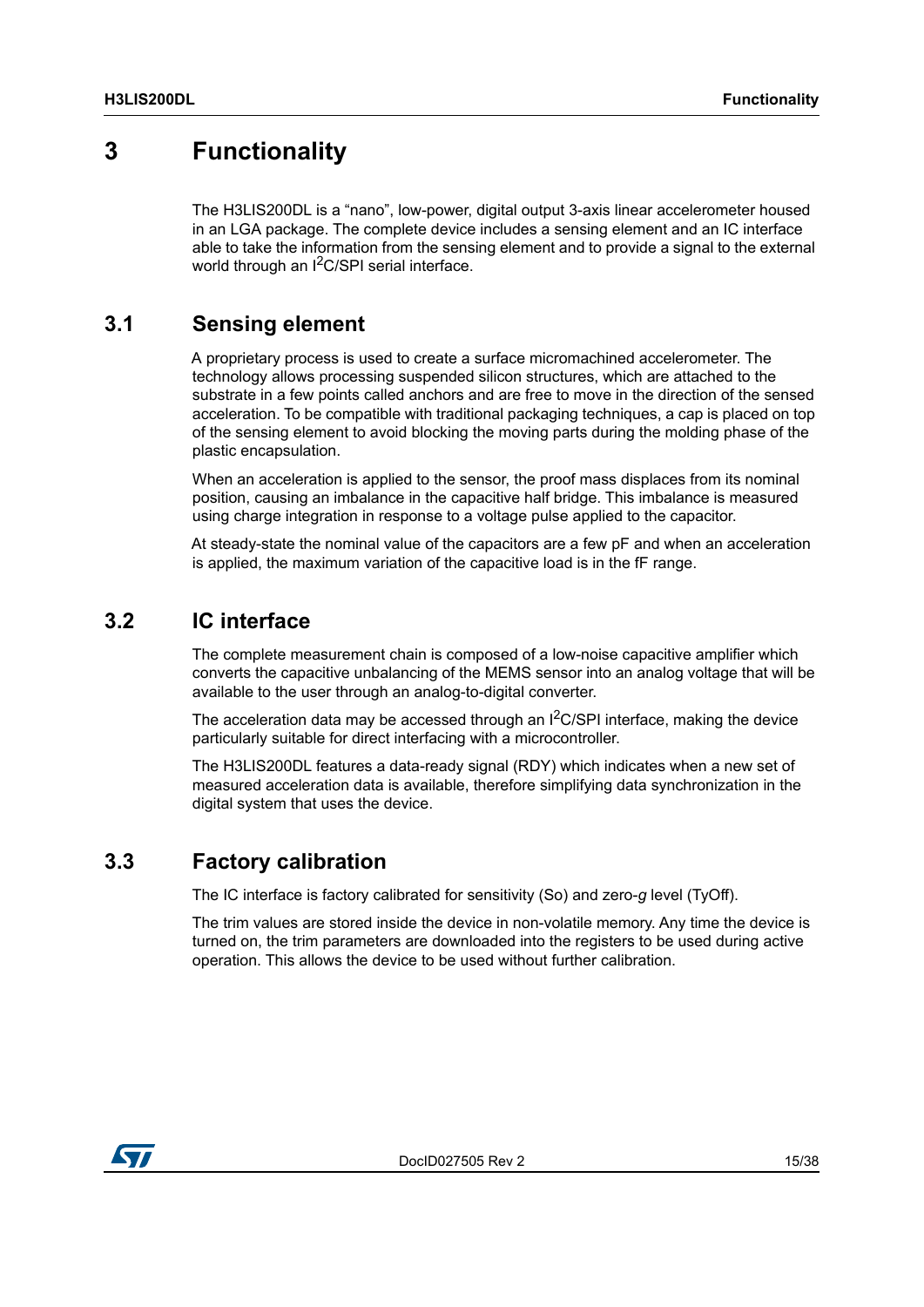## <span id="page-15-0"></span>**4 Application hints**

<span id="page-15-2"></span>

**Figure 5. H3LIS200DL electrical connections**

The device core is supplied through the Vdd line while the I/O pads are supplied through the Vdd\_IO line. Power supply decoupling capacitors (100 nF ceramic, 10 μF aluminum) should be placed as near as possible to pin 14 of the device (common design practice).

All the voltage and ground supplies must be present at the same time to have proper behavior of the IC (refer to *[Figure 5](#page-15-2)*). It is possible to remove Vdd maintaining Vdd\_IO without blocking the communication bus, in this condition the measurement chain is powered off.

The functionality of the device and the measured acceleration data are selectable and accessible through the  $1^2C$  or SPI interfaces. When using the  $1^2C$ , CS must be tied high.

The functions, the threshold and the timing of the two interrupt pins (INT 1 and INT 2) can be completely programmed by the user through the  $1<sup>2</sup>C/SPI$  interface.

### <span id="page-15-1"></span>**4.1 Soldering information**

The LGA package is compliant with the ECOPACK<sup>®</sup>, RoHS and "Green" standards. It is qualified for soldering heat resistance according to JEDEC J-STD-020C.

Leave "pin 1 indicator" unconnected during soldering.

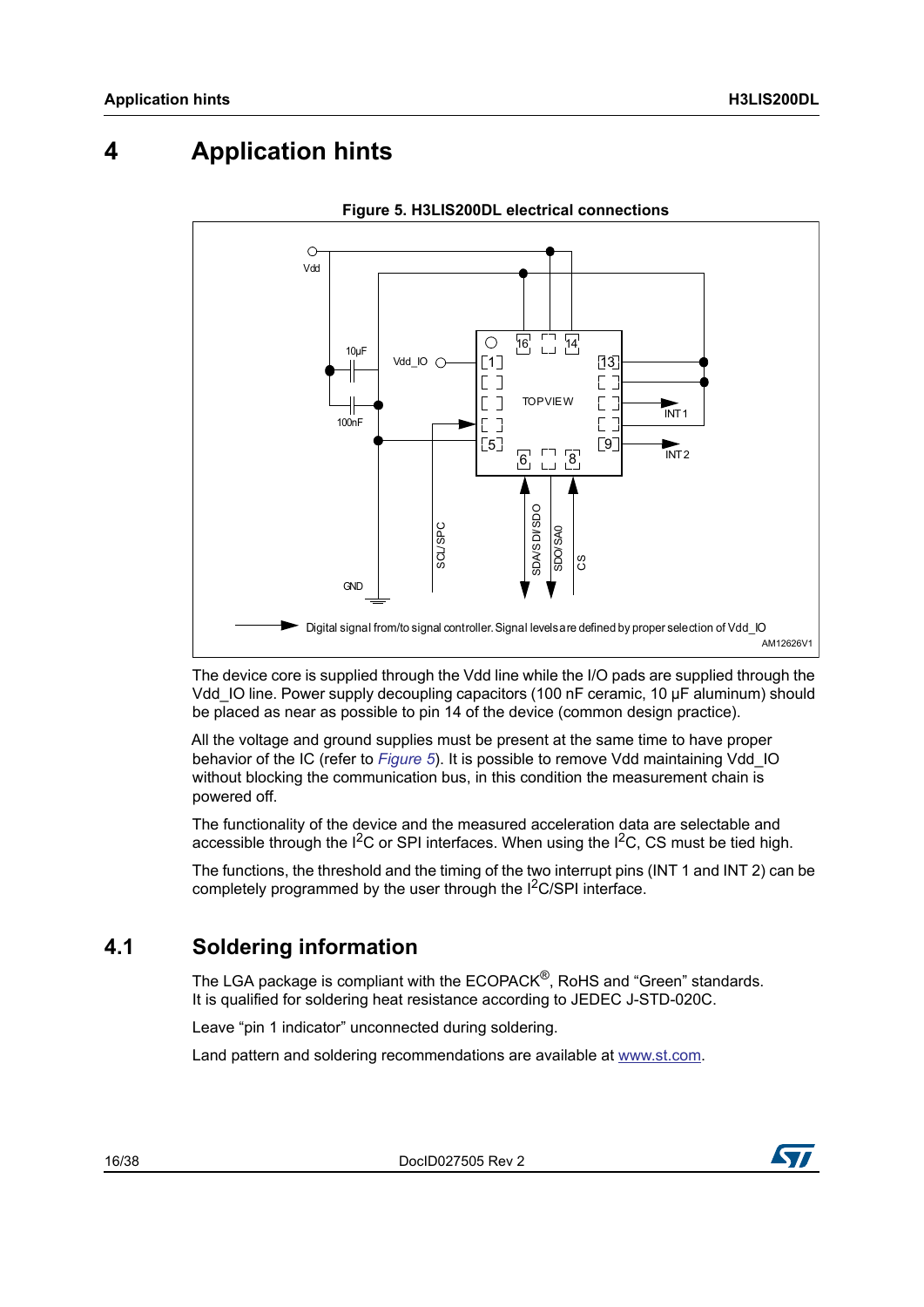## <span id="page-16-0"></span>**5 Digital interfaces**

The registers embedded inside the H3LIS200DL may be accessed through both the  $I<sup>2</sup>C$  and SPI serial interfaces. The latter may be SW configured to operate either in 3-wire or 4-wire interface mode.

The serial interfaces are mapped onto the same pads. To select/exploit the  $1<sup>2</sup>C$  interface, the CS line must be tied high (i.e. connected to Vdd\_IO).

<span id="page-16-2"></span>

| Pin name        | <b>Pin description</b>                                                                       |
|-----------------|----------------------------------------------------------------------------------------------|
| <b>CS</b>       | SPI enable<br>I <sup>2</sup> C/SPI mode selection (1: I <sup>2</sup> C mode; 0: SPI enabled) |
| <b>SCL</b>      | $I2C$ serial clock (SCL)                                                                     |
| <b>SPC</b>      | SPI serial port clock (SPC)                                                                  |
| <b>SDA</b>      | $I2C$ serial data (SDA)                                                                      |
| <b>SDI</b>      | SPI serial data input (SDI)                                                                  |
| <b>SDO</b>      | 3-wire interface serial data output (SDO)                                                    |
| SA <sub>0</sub> | I <sup>2</sup> C less significant bit of the device address (SA0)                            |
| <b>SDO</b>      | SPI serial data output (SDO)                                                                 |

**Table 8. Serial interface pin description**

## <span id="page-16-1"></span>**5.1 I2C serial interface**

The H3LIS200DL  $I^2C$  is a bus slave. The  $I^2C$  is employed to write data into registers whose content can also be read back.

The relevant  $I^2C$  terminology is given in the table below.

<span id="page-16-3"></span>

| Term        | <b>Description</b>                                                                          |  |  |  |  |  |  |  |  |  |  |  |
|-------------|---------------------------------------------------------------------------------------------|--|--|--|--|--|--|--|--|--|--|--|
| Transmitter | The device which sends data to the bus                                                      |  |  |  |  |  |  |  |  |  |  |  |
| Receiver    | The device which receives data from the bus                                                 |  |  |  |  |  |  |  |  |  |  |  |
| Master      | The device which initiates a transfer, generates clock signals and terminates a<br>transfer |  |  |  |  |  |  |  |  |  |  |  |
| Slave       | The device addressed by the master                                                          |  |  |  |  |  |  |  |  |  |  |  |

**Table 9. I2C terminology**

There are two signals associated with the  $I^2C$  bus: the serial clock line (SCL) and the serial data line (SDA). The latter is a bi-directional line used for sending and receiving the data to/from the interface. Both the lines are connected to Vdd\_IO through a pull-up resistor embedded inside the H3LIS200DL. When the bus is free both lines are high.

The  $I^2C$  interface is compliant with fast mode (400 kHz)  $I^2C$  standards as well as with normal mode.

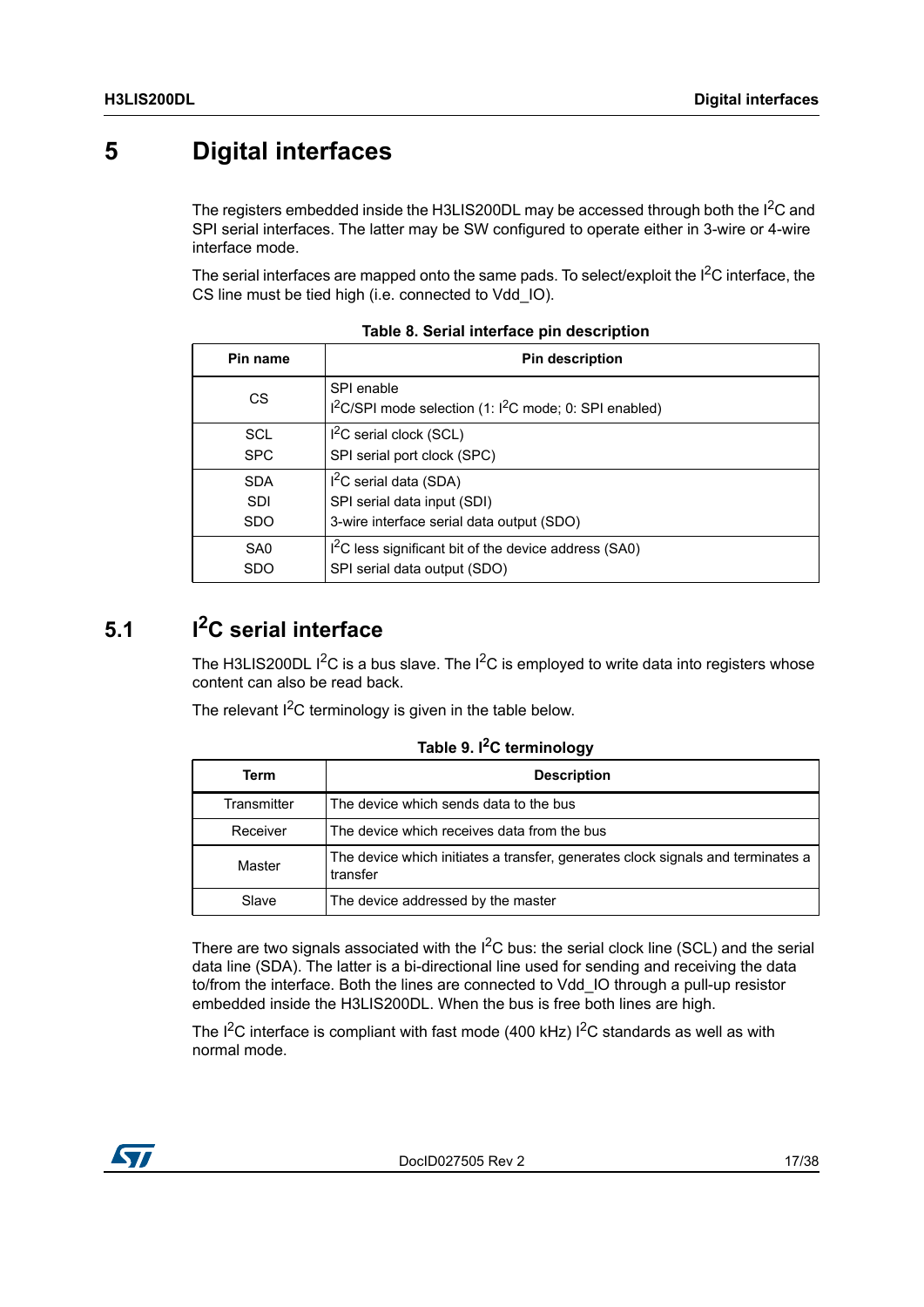### <span id="page-17-0"></span>**5.1.1 I2C operation**

The transaction on the bus is started through a START (ST) signal. A START condition is defined as a high-to-low transition on the data line while the SCL line is held high. After this has been transmitted by the master, the bus is considered busy. The next byte of data transmitted after the START condition contains the address of the slave in the first 7 bits and the eighth bit tells whether the master is receiving data from the slave or transmitting data to the slave. When an address is sent, each device in the system compares the first seven bits after a START condition with its address. If they match, the device considers itself addressed by the master.

The slave address (SAD) associated to the H3LIS200DL is 001100xb. The **SDO**/**SA0** pad can be used to modify the less significant bit of the device address. If the SA0 pad is connected to the voltage supply, LSB is '1' (address 0011001b) or else, if the SA0 pad is connected to ground, the LSB value is '0' (address 0011000b). This solution allows the connection and addressing of two different accelerometers to the same  ${}^{12}C$  lines.

Data transfer with acknowledge is mandatory. The transmitter must release the SDA line during the acknowledge pulse. The receiver must then pull the data line low so that it remains stable low during the high period of the acknowledge clock pulse. A receiver which has been addressed is obliged to generate an acknowledge after each byte of data received.

The I<sup>2</sup>C embedded inside the H3LIS200DL behaves like a slave device and the following protocol must be adhered to. After the START condition (ST) a slave address is sent, once a slave acknowledge (SAK) has been returned, an 8-bit sub-address (SUB) is transmitted: the 7 LSB represent the actual register address while the MSB enables address auto increment. If the MSB of the SUB field is '1', the SUB (register address) is automatically increased to allow multiple data read/write.

The slave address is completed with a Read/Write bit. If the bit is '1' (read), a repeated START (SR) condition must be issued after the two sub-address bytes; if the bit is '0' (write), the master transmits to the slave with the direction unchanged. *[Table 10](#page-17-1)* explains how the SAD+Read/Write bit pattern is composed, listing all the possible configurations.

<span id="page-17-1"></span>

| Command | <b>SAD[6:1]</b> | $SAD[0] = SAO$ | R/W | SAD+R/W        |  |  |
|---------|-----------------|----------------|-----|----------------|--|--|
| Read    | 001100          |                |     | 00110001 (31h) |  |  |
| Write   | 001100          |                |     | 00110000 (30h) |  |  |
| Read    | 001100          |                |     | 00110011 (33h) |  |  |
| Write   | 001100          |                |     | 00110010 (32h) |  |  |

**Table 10. SAD+Read/Write patterns**

| Table 11. Transfer when master is writing one byte to slave |  |  |
|-------------------------------------------------------------|--|--|
|-------------------------------------------------------------|--|--|

<span id="page-17-2"></span>

| Master | n+<br>ا ب | $+W$<br>SAD |            | <b>SUB</b> |     | <b>DATA</b> |            | <b>QD</b><br>ιب |
|--------|-----------|-------------|------------|------------|-----|-------------|------------|-----------------|
| Slave  |           |             | <b>SAK</b> |            | SAK |             | <b>SAK</b> |                 |

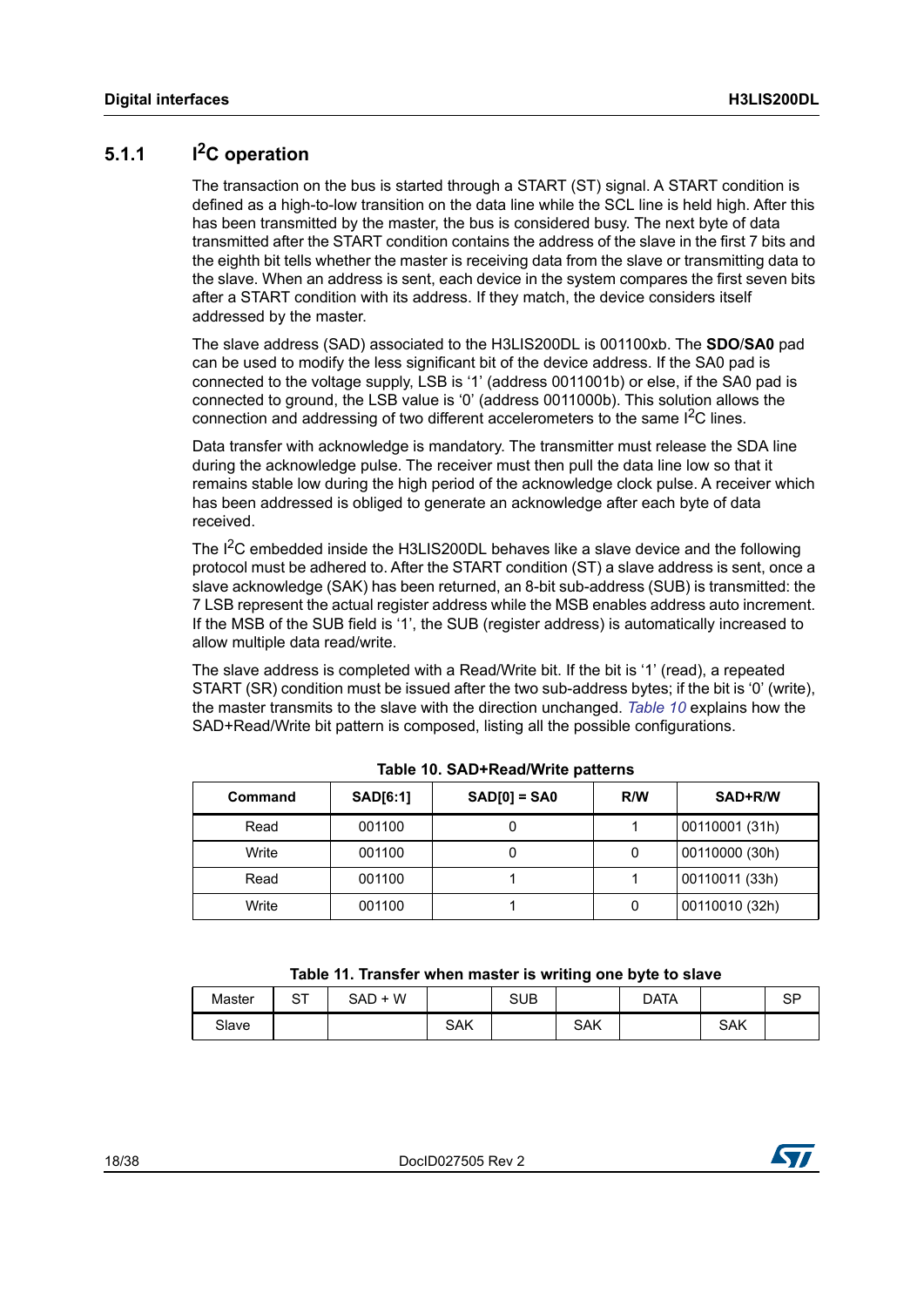<span id="page-18-0"></span>

|        |           | ___<br>____   | _________  | __         | .   | _______<br>. .<br>____<br>___ | __  | .    |            |           |
|--------|-----------|---------------|------------|------------|-----|-------------------------------|-----|------|------------|-----------|
| Master | ∼−<br>. ت | W<br>SAD<br>┶ |            | <b>SUB</b> |     | DATA                          |     | DATA |            | <b>SP</b> |
| Slave  |           |               | <b>SAK</b> |            | SAK |                               | SAK |      | <b>SAK</b> |           |

#### **Table 12. Transfer when master is writing multiple bytes to slave**

#### **Table 13. Transfer when master is receiving (reading) one byte of data from slave**

<span id="page-18-1"></span>

| Master | ∼−<br>ا ت | - W<br>SAD |            | <b>SUB</b> |            | <b>SR</b> | . R<br>SAD<br>- |     |      | <b>NMAK</b> | SP |
|--------|-----------|------------|------------|------------|------------|-----------|-----------------|-----|------|-------------|----|
| Slave  |           |            | <b>SAK</b> |            | <b>SAK</b> |           |                 | SAK | DATA |             |    |

#### **Table 14. Transfer when master is receiving (reading) multiple bytes of data from slave**

<span id="page-18-2"></span>

| Master | <b>QT</b><br>ا ت | SAD+W |            | <b>SUB</b> |            | <b>SR</b> | SAD+R |            |      | <b>MAK</b> |                 | <b>MAK</b> |            | <b>NMAK</b> | <b>SP</b> |
|--------|------------------|-------|------------|------------|------------|-----------|-------|------------|------|------------|-----------------|------------|------------|-------------|-----------|
| Slave  |                  |       | <b>SAK</b> |            | <b>SAK</b> |           |       | <b>SAK</b> | DATA |            | <b>DAT</b><br>¬ |            | <b>DAT</b> |             |           |

Data are transmitted in byte format (DATA). Each data transfer contains 8 bits. The number of bytes transferred per transfer is unlimited. Data is transferred with the most significant bit (MSB) first. If a receiver can't receive another complete byte of data until it has performed some other function, it can hold the clock line SCL low to force the transmitter into a wait state. Data transfer only continues when the receiver is ready for another byte and releases the data line. If a slave receiver doesn't acknowledge the slave address (i.e. it is not able to receive because it is performing some real-time function) the data line must be left high by the slave. The master can then abort the transfer. A low-to-high transition on the SDA line while the SCL line is high is defined as a STOP condition. Each data transfer must be terminated by the generation of a STOP (SP) condition.

In order to read multiple bytes, it is necessary to assert the most significant bit of the subaddress field. In other words, SUB(7) must be equal to 1 while SUB(6-0) represents the address of first register to be read.

In the presented communication format MAK is master acknowledge and NMAK is no master acknowledge.

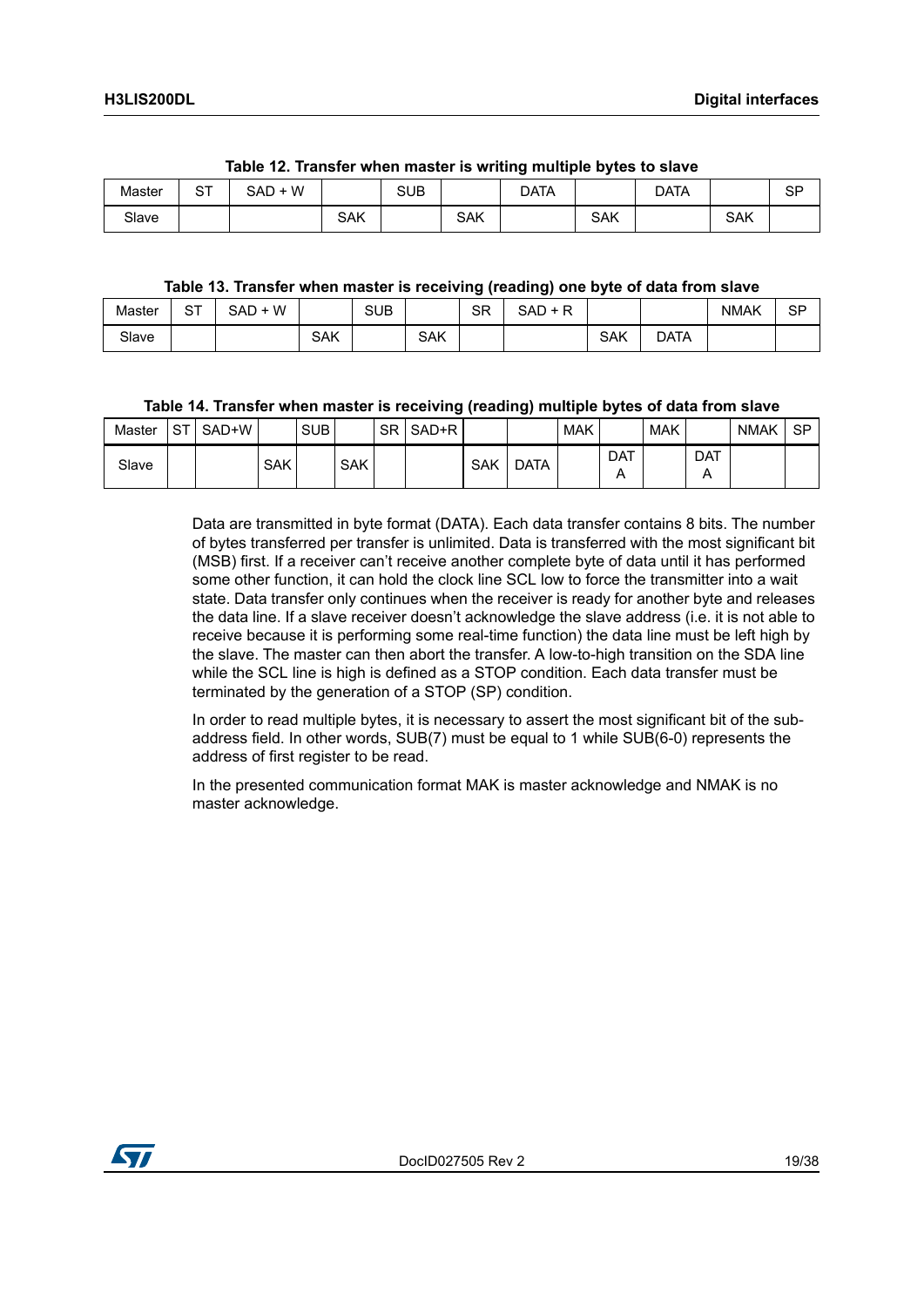### <span id="page-19-0"></span>**5.2 SPI bus interface**

The H3LIS200DL SPI is a bus slave. The SPI allows the writing and reading of the device registers.

The serial interface interacts with the outside world with 4 wires: **CS**, **SPC**, **SDI** and **SDO**.

<span id="page-19-1"></span>

**CS** is the serial port enable and it is controlled by the SPI master. It goes low at the start of the transmission and goes back high at the end. **SPC** is the serial port clock and it is controlled by the SPI master. It is stopped high when **CS** is high (no transmission). **SDI** and **SDO** are respectively the serial port data input and output. Those lines are driven at the falling edge of **SPC** and should be captured at the rising edge of **SPC**.

Both the read register and write register commands are completed in 16 clock pulses or in multiples of 8 in the case of multiple read/write bytes. Bit duration is the time between two falling edges of **SPC**. The first bit (bit 0) starts at the first falling edge of **SPC** after the falling edge of **CS** while the last bit (bit 15, bit 23, ...) starts at the last falling edge of **SPC** just before the rising edge of **CS**.

*bit 0*: RW bit. When 0, the data DI(7:0) is written into the device. When 1, the data DO(7:0) from the device is read. In the latter case, the chip drives **SDO** at the start of bit 8.

*bit 1*: MS bit. When 0, the address remains unchanged in multiple read/write commands. When 1, the address is auto-incremented in multiple read/write commands.

*bit 2-7:* address AD(5:0). This is the address field of the indexed register.

*bit 8-15*: data DI(7:0) (write mode). This is the data that is written into the device (MSB first).

*bit 8-15*: data DO(7:0) (read mode). This is the data that is read from the device (MSB first).

In multiple read/write commands further blocks of 8 clock periods are added. When the  $\overline{\text{MS}}$ bit is '0', the address used to read/write data remains the same for every block. When the  $\overline{\text{MS}}$  bit is '1' the address used to read/write data is increased at every block.

The function and the behavior of **SDI** and **SDO** remain unchanged.

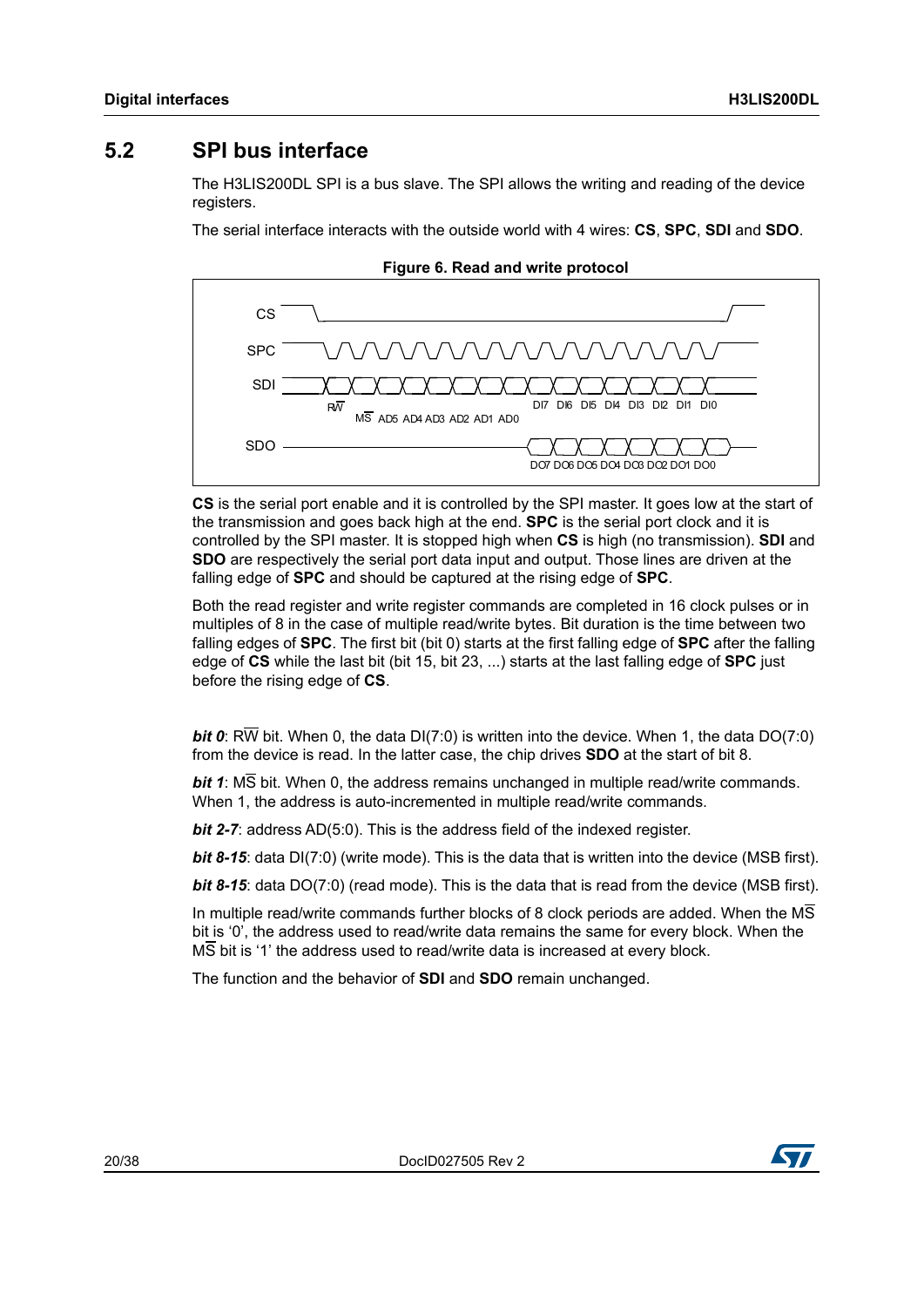### <span id="page-20-0"></span>**5.2.1 SPI read**

<span id="page-20-1"></span>

The SPI read command is performed with 16 clock pulses. A multiple byte read command is performed by adding blocks of 8 clock pulses to the previous one.

*bit 0*: READ bit. The value is 1.

*bit 1*: MS bit. When 0, does not increment the address. When 1, increments the address in multiple reads.

*bit 2-7:* address AD(5:0). This is the address field of the indexed register.

*bit 8-15*: data DO(7:0) (read mode). This is the data that is read from the device (MSB first). *bit 16-...* : data DO(...-8). Further data in multiple byte reads.



<span id="page-20-2"></span>

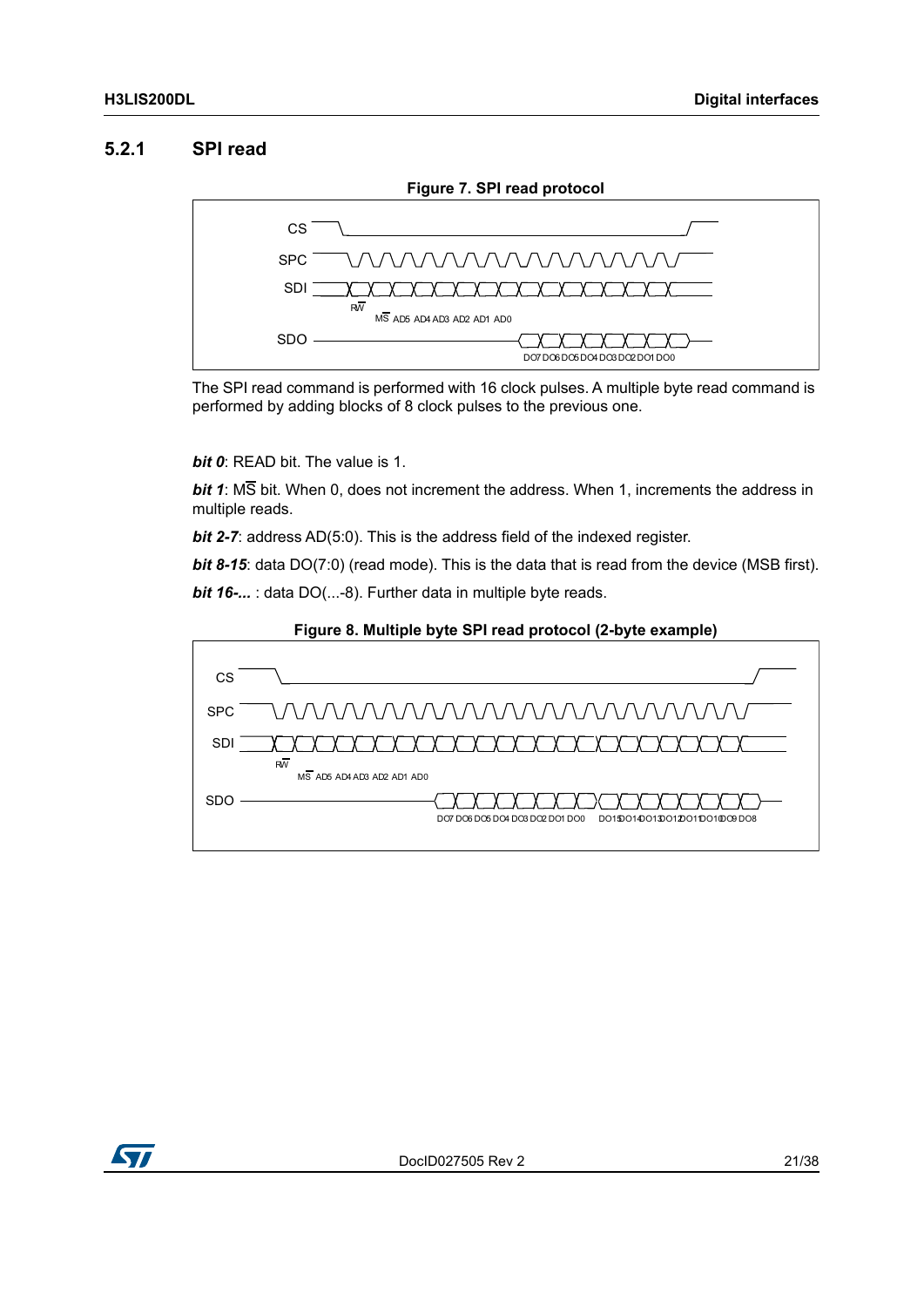### <span id="page-21-0"></span>**5.2.2 SPI write**

<span id="page-21-1"></span>

The SPI write command is performed with 16 clock pulses. A multiple byte write command is performed by adding blocks of 8 clock pulses to the previous one.

*bit 0*: WRITE bit. The value is 0.

*bit 1*: MS bit. When 0, does not increment the address. When 1, increments the address in multiple writes.

*bit 2 -7:* address AD(5:0). This is the address field of the indexed register.

**bit 8-15**: data DI(7:0) (write mode). This is the data that is written inside the device (MSB first).

<span id="page-21-2"></span>*bit 16-...*: data DI(...-8). Further data in multiple byte writes.





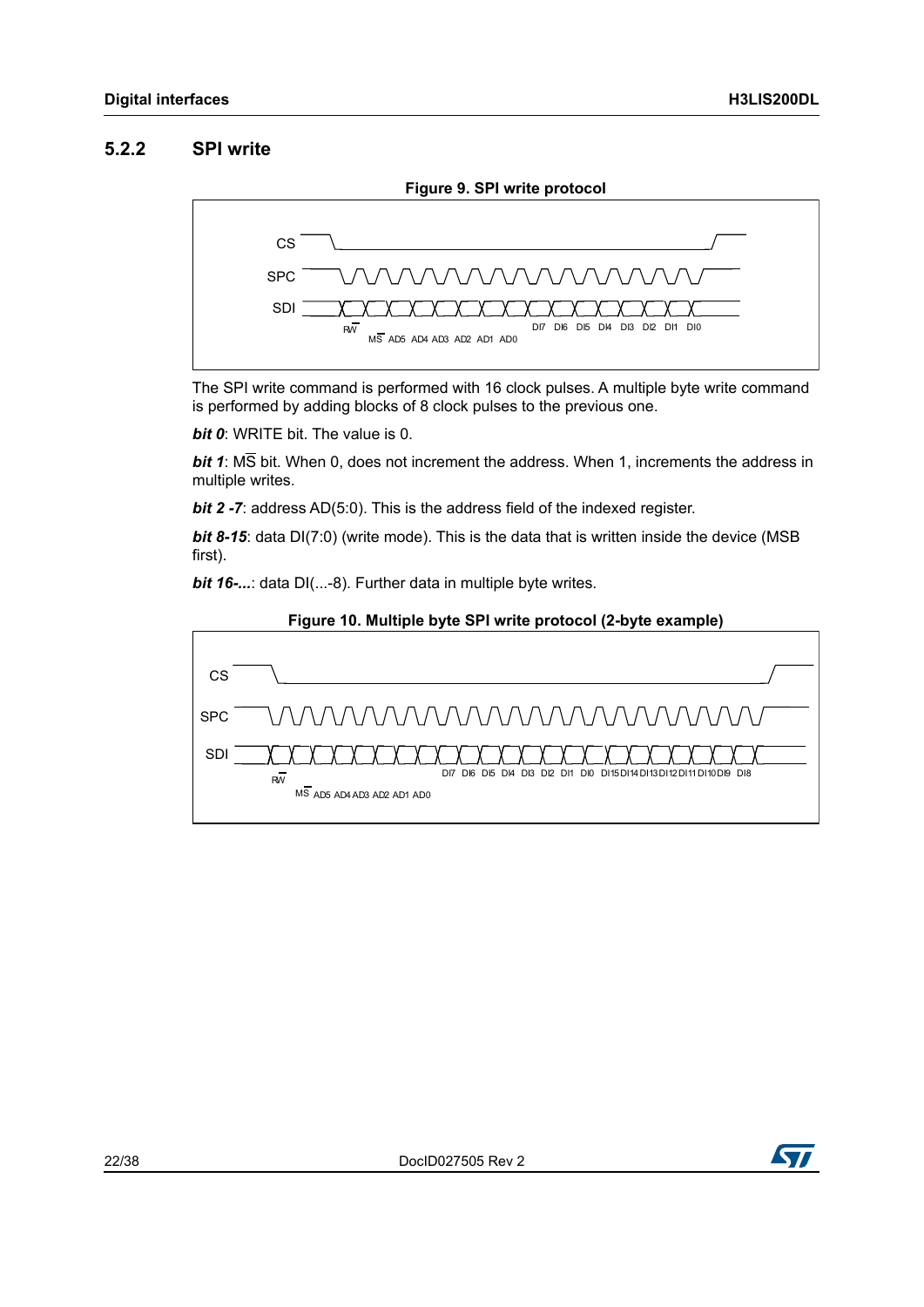### <span id="page-22-0"></span>**5.2.3 SPI read in 3-wire mode**

3-wire mode is entered by setting bit SIM (SPI serial interface mode selection) to '1' in CTRL\_REG4.

<span id="page-22-1"></span>



The SPI read command is performed with 16 clock pulses:

*bit 0*: READ bit. The value is 1.

*bit 1*: MS bit. When 0, does not increment the address. When 1, increments the address in multiple reads.

*bit 2-7:* address AD(5:0). This is the address field of the indexed register.

*bit 8-15*: data DO(7:0) (read mode). This is the data that is read from the device (MSB first).

The multiple read command is also available in 3-wire mode.

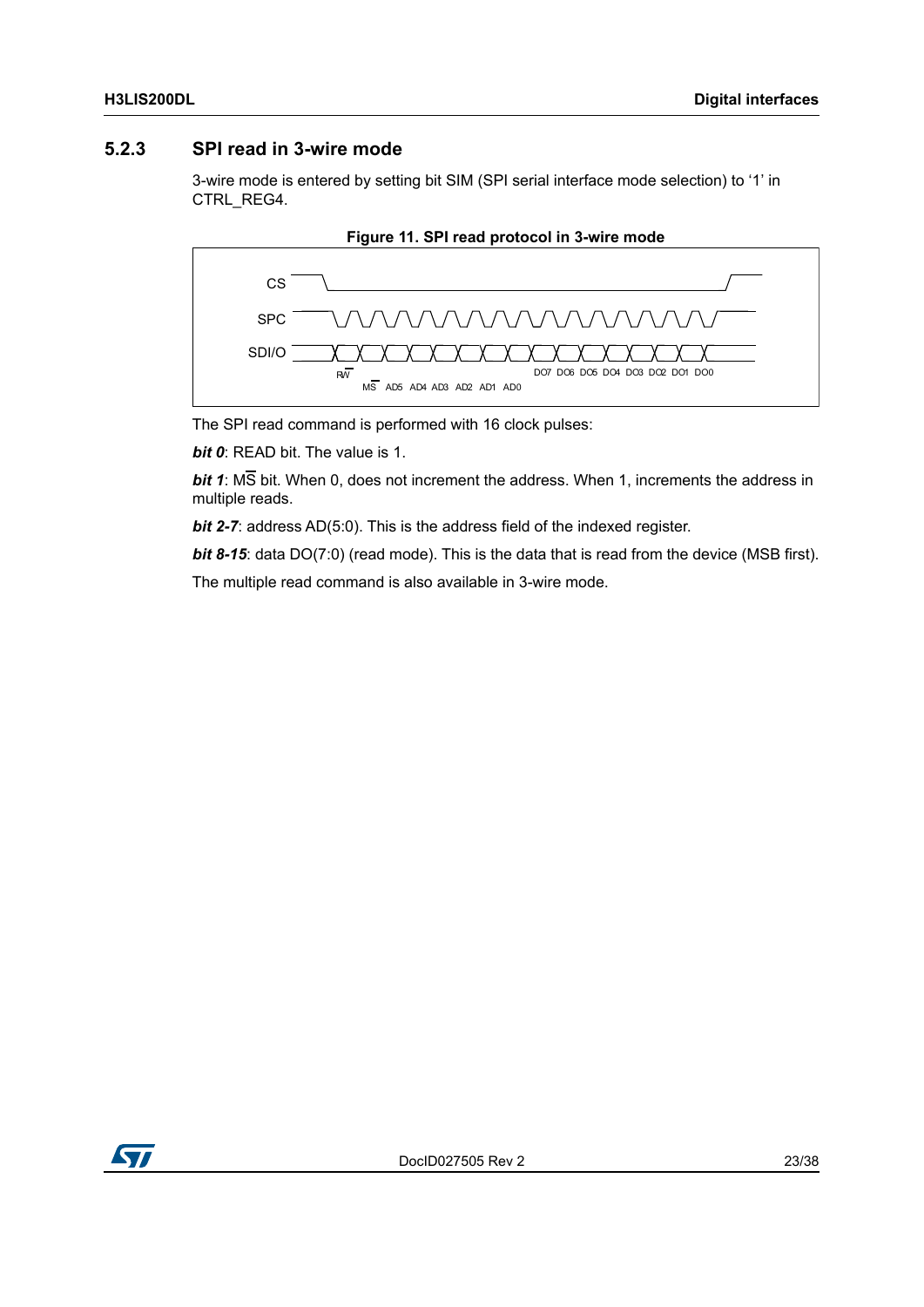## <span id="page-23-0"></span>**6 Register mapping**

*[Table 15](#page-23-1)* provides a list of the 8-bit registers embedded in the device and the corresponding addresses.

<span id="page-23-1"></span>

|                          |              | <b>Register address</b> |               |                |                |  |
|--------------------------|--------------|-------------------------|---------------|----------------|----------------|--|
| <b>Name</b>              | <b>Type</b>  | <b>Hex</b>              | <b>Binary</b> | <b>Default</b> | <b>Comment</b> |  |
| Reserved (do not modify) |              | $00 - 0E$               |               |                | Reserved       |  |
| WHO AM I                 | r            | 0F                      | 000 1111      | 00110010       | Dummy register |  |
| Reserved (do not modify) |              | $10 - 1F$               |               |                | Reserved       |  |
| CTRL REG1                | rw           | 20                      | 010 0000      | 00000111       |                |  |
| CTRL REG2                | rw           | 21                      | 010 0001      | 00000000       |                |  |
| CTRL REG3                | rw           | 22                      | 010 0010      | 00000000       |                |  |
| CTRL REG4                | rw           | 23                      | 010 0011      | 00000000       |                |  |
| CTRL REG5                | rw           | 24                      | 010 0100      | 00000000       |                |  |
| HP FILTER_RESET          | r            | 25                      | 010 0101      |                | Dummy register |  |
| <b>REFERENCE</b>         | rw           | 26                      | 010 0110      | 00000000       |                |  |
| <b>STATUS REG</b>        | r            | 27                      | 010 0111      | 00000000       |                |  |
| Reserved (do not modify) |              | 28                      | 010 1000      |                | Reserved       |  |
| OUT X                    | $\mathsf{r}$ | 29                      | 010 1001      | Output         |                |  |
| Reserved (do not modify) |              | 2A                      | 010 1010      |                | Reserved       |  |
| OUT Y                    | $\mathsf{r}$ | 2В                      | 010 1011      | Output         |                |  |
| Reserved (do not modify) |              | 2C                      | 010 1100      |                | Reserved       |  |
| OUT <sub>Z</sub>         | $\mathsf{r}$ | 2D                      | 010 1101      | Output         |                |  |
| Reserved (do not modify) |              | 2E - 2F                 |               |                | Reserved       |  |
| INT1 CFG                 | rw           | 30                      | 011 0000      | 00000000       |                |  |
| INT1 SRC                 | r            | 31                      | 011 0001      | 00000000       |                |  |
| INT1 THS                 | rw           | 32                      | 011 0010      | 00000000       |                |  |
| INT1 DURATION            | rw           | 33                      | 011 0011      | 00000000       |                |  |
| INT2 CFG                 | rw           | 34                      | 011 0100      | 00000000       |                |  |
| INT2 SRC                 | r            | 35                      | 011 0101      | 00000000       |                |  |
| INT2 THS                 | rw           | 36                      | 011 0110      | 00000000       |                |  |
| INT2 DURATION            | rw           | 37                      | 011 0111      | 00000000       |                |  |
| Reserved (do not modify) |              | 38 - 3F                 |               |                | Reserved       |  |

|  |  | Table 15. Register address map |  |  |
|--|--|--------------------------------|--|--|
|--|--|--------------------------------|--|--|

Registers marked as *Reserved* must not be changed as they contain the factory calibration values. Their content is automatically restored when the device is powered up. Writing to those registers may change calibration data and thus lead to improper functioning of the device.

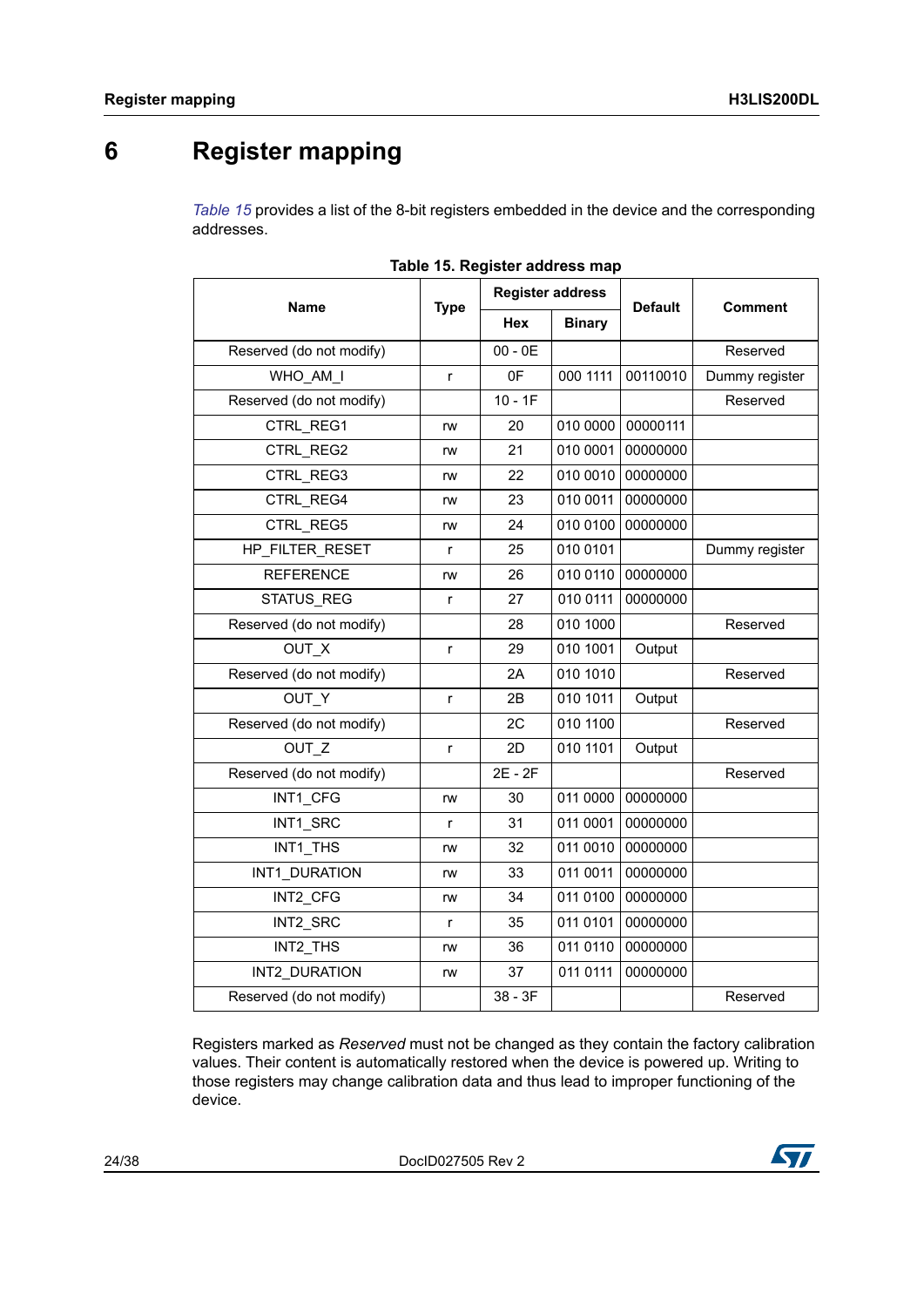## <span id="page-24-0"></span>**7 Register description**

The device contains a set of registers which are used to control its behavior and to retrieve acceleration data. The register address, consisting of 7 bits, is used to identify them and to write the data through the serial interface.

## <span id="page-24-1"></span>**7.1 WHO\_AM\_I (0Fh)**

<span id="page-24-3"></span>

| Table 16. WHO_AM_I register |  |  |  |  |  |  |  |
|-----------------------------|--|--|--|--|--|--|--|
|                             |  |  |  |  |  |  |  |

Device identification register.

This register contains the device identifier that for the H3LIS200DL is set to 32h.

### <span id="page-24-2"></span>**7.2 CTRL\_REG1 (20h)**

#### **Table 17. CTRL\_REG1 register**

<span id="page-24-4"></span>

| PM <sub>2</sub> | PM <sub>1</sub><br>. | PM <sub>0</sub> | `~<br>- 11≓<br>- - - | DRC | 'nΩ<br>∸∽ | Yen | Xen |
|-----------------|----------------------|-----------------|----------------------|-----|-----------|-----|-----|
|                 |                      |                 |                      |     |           |     |     |

#### **Table 18. CTRL\_REG1 description**

<span id="page-24-5"></span>

| I PM2 - PM0 | Power mode selection. Default value: 000<br>(000: power-down; Others: refer to Table 19) |
|-------------|------------------------------------------------------------------------------------------|
| DR1, DR0    | Data rate selection. Default value: 00<br>$(00: 50 Hz;$ Others: refer to Table 20)       |
| Zen         | Z-axis enable. Default value: 1<br>(0: Z-axis disabled; 1: Z-axis enabled)               |
| Yen         | Y-axis enable. Default value: 1<br>(0: Y-axis disabled; 1: Y-axis enabled)               |
| ∣Xen        | X-axis enable. Default value: 1<br>(0: X-axis disabled; 1: X-axis enabled)               |

The **PM** bits allow the user to select between power-down and two operating active modes. The device is in power-down mode when the PD bits are set to "000" (default value after boot). *[Table 19](#page-25-1)* shows all the possible power mode configurations and respective output data rates. Output data in the low-power mode are computed with the low-pass filter cutoff frequency defined by the DR1, DR0 bits.

The **DR** bits, in normal mode operation, select the data rate at which acceleration samples are produced. In low-power modes they define the output data resolution. *[Table 20](#page-25-2)* shows all the possible configurations for the DR1 and DR0 bits.

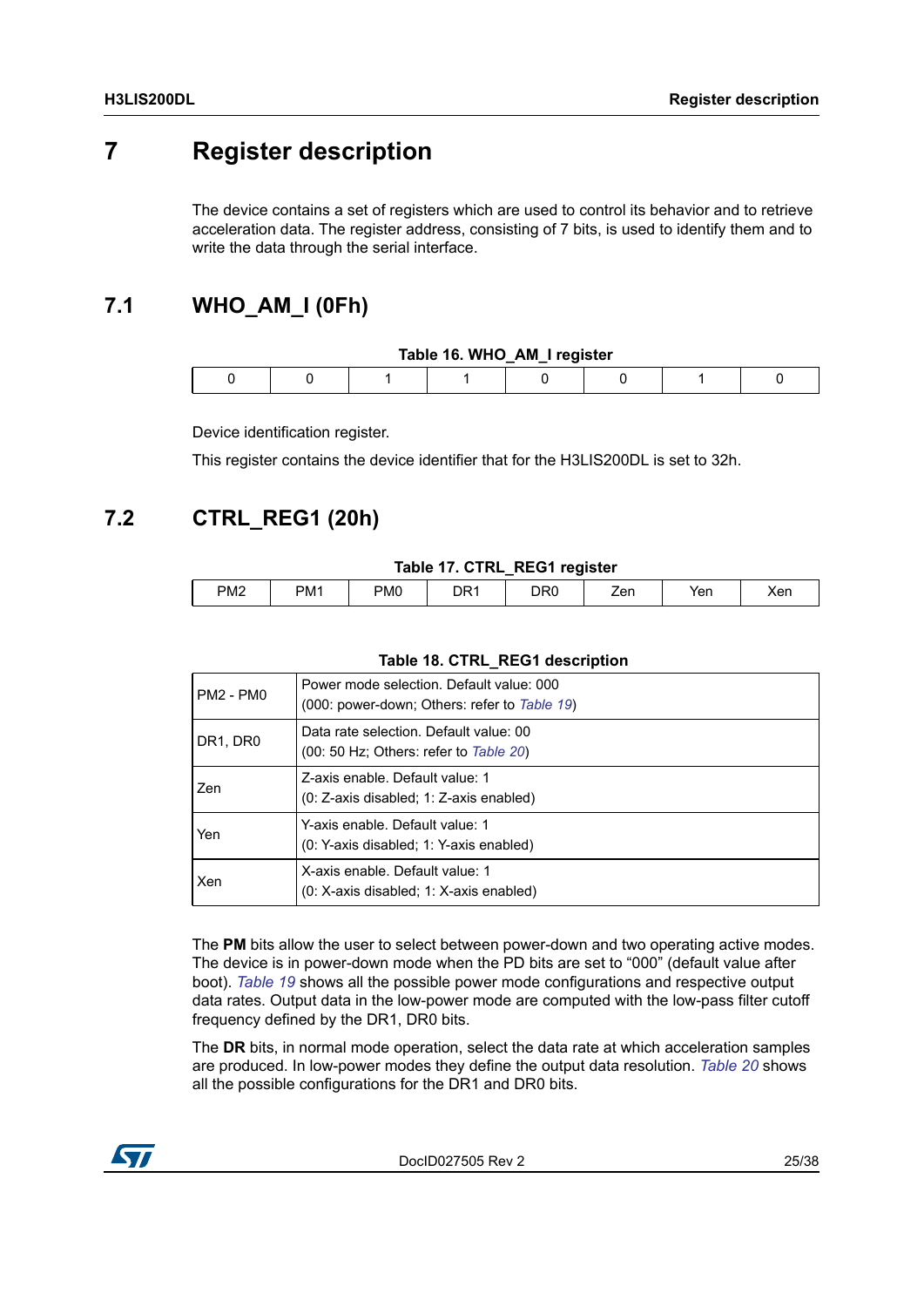<span id="page-25-1"></span>

| PM <sub>2</sub> | PM <sub>1</sub> | PM <sub>0</sub> | <b>Power mode selection</b> | <b>Output data rate [Hz]</b><br><b>ODR<sub>LP</sub></b> |
|-----------------|-----------------|-----------------|-----------------------------|---------------------------------------------------------|
| 0               | 0               | 0               | Power-down                  | --                                                      |
| 0               | 0               |                 | Normal mode                 | <b>ODR</b>                                              |
| $\Omega$        |                 | 0               | Low power                   | 0.5                                                     |
| 0               |                 |                 | Low power                   |                                                         |
|                 | $\mathbf 0$     | 0               | Low power                   | 2                                                       |
|                 | 0               |                 | Low power                   | 5                                                       |
|                 |                 | 0               | Low power                   | 10                                                      |

**Table 19. Power mode and low-power output data rate configurations** 

#### **Table 20. Normal mode output data rate configurations and low-pass cutoff frequencies**

<span id="page-25-2"></span>

| DR <sub>1</sub> | DR <sub>0</sub> | <b>Output data rate [Hz]</b><br><b>ODR</b> | Low-pass filter cutoff<br>frequency [Hz] |
|-----------------|-----------------|--------------------------------------------|------------------------------------------|
|                 |                 | 50                                         | 37                                       |
|                 |                 | 100                                        | 74                                       |
|                 |                 | 400                                        | 292                                      |
|                 |                 | 1000                                       | 780                                      |

## <span id="page-25-0"></span>**7.3 CTRL\_REG2 (21h)**

#### **Table 21. CTRL\_REG2 register**

<span id="page-25-3"></span>

| <b>BOOT</b> | HPM1 | HPM0 | rno<br>טש | HPen2 | HPen <sub>1</sub> | HPCF <sup>1</sup> | カコヘロド |
|-------------|------|------|-----------|-------|-------------------|-------------------|-------|

#### **Table 22. CTRL\_REG2 description**

<span id="page-25-4"></span>

| <b>BOOT</b>     | Reboot memory content. Default value: 0<br>(0: normal mode; 1: reboot memory content)                                            |
|-----------------|----------------------------------------------------------------------------------------------------------------------------------|
| HPM1, HPM0      | High-pass filter mode selection. Default value: 00<br>(00: normal mode; Others: refer to Table 23)                               |
| <b>FDS</b>      | Filtered data selection. Default value: 0<br>(0: internal filter bypassed; 1: data from internal filter sent to output register) |
| HPen2           | High-pass filter enabled for interrupt 2 source. Default value: 0<br>(0: filter bypassed; 1: filter enabled)                     |
| HPen1           | High-pass filter enabled for interrupt 1 source. Default value: 0<br>(0: filter bypassed; 1: filter enabled)                     |
| HPCF1.<br>HPCF0 | High-pass filter cutoff frequency configuration. Default value: 00<br>(00: HPc=8; 01: HPc=16; 10: HPc=32; 11: HPc=64)            |

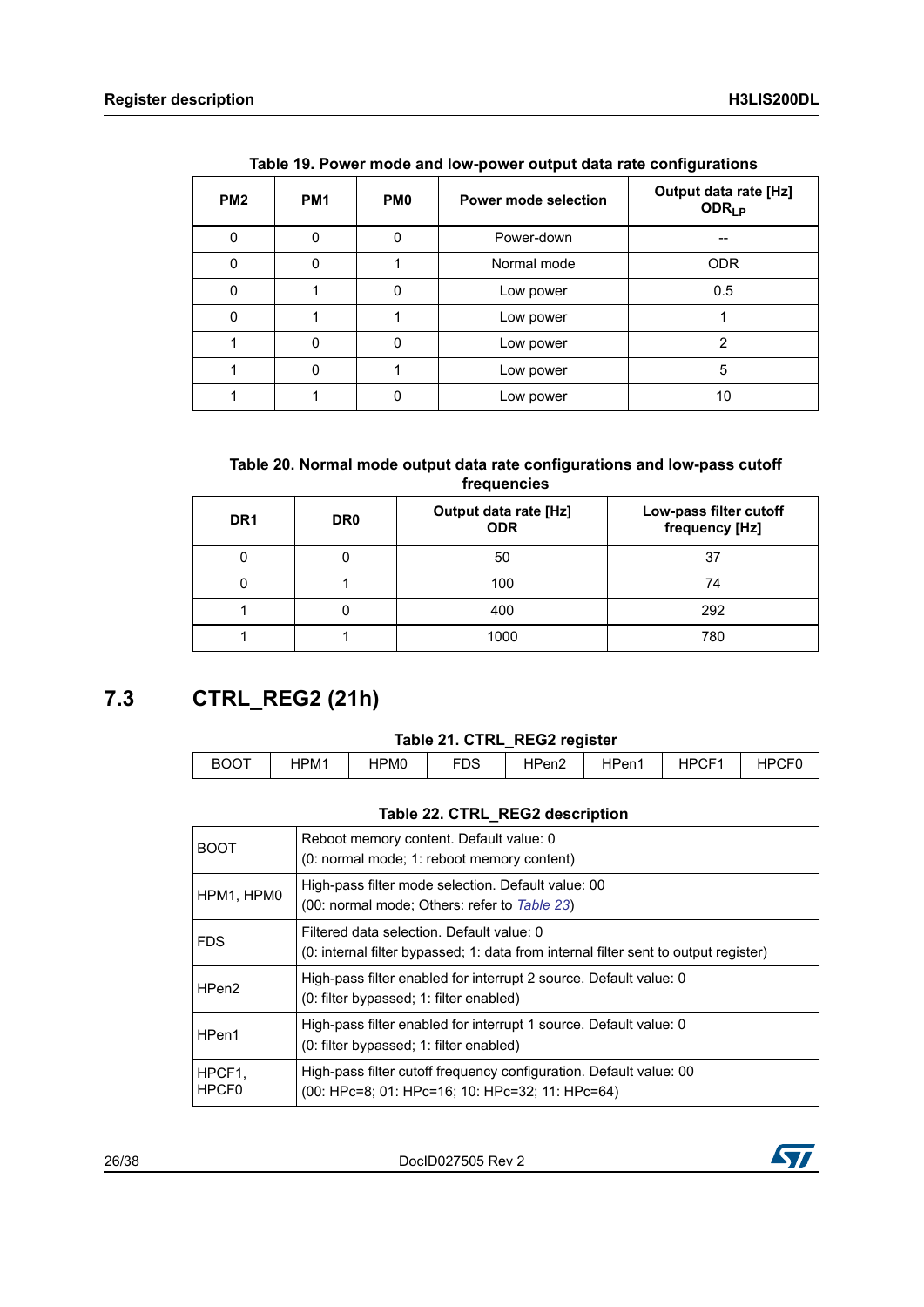The **BOOT** bit is used to refresh the content of the internal registers stored in the Flash memory block. At device power-up, the content of the Flash memory block is transferred to the internal registers related to trimming functions in order to permit correct operation of the device itself. If for any reason the content of the trimming registers is changed, it is sufficient to use this bit to restore the correct values. When the BOOT bit is set to '1', the content of the internal Flash is copied inside the corresponding internal registers and it is used to calibrate the device. These values are factory trimmed and they are different for every accelerometer. They permit correct operation of the device and normally they do not have to be changed. At the end of the boot process the BOOT bit is set again to '0'.

<span id="page-26-0"></span>

| HPM1 | <b>HPM0</b> | High-pass filter mode                          |  |  |  |  |
|------|-------------|------------------------------------------------|--|--|--|--|
|      |             | Normal mode (reset by reading HP RESET FILTER) |  |  |  |  |
|      |             | Reference signal for filtering                 |  |  |  |  |
|      |             | Normal mode (reset by reading HP_RESET_FILTER) |  |  |  |  |

HPCF[1:0]. These bits are used to configure the high-pass filter cutoff frequency f<sub>t</sub> which is given by:

$$
f_t = \, ln \Big( 1 - \frac{1}{H P c} \Big) \cdot \frac{f_s}{2 \pi}
$$

The equation can be simplified to the following approximated equation:

$$
f_t = \frac{f_s}{6 \cdot \text{HPC}}
$$

<span id="page-26-1"></span>

| HPcoeff2,1 | $f_t$ [Hz]<br>Data rate = $50$ Hz | $f_t$ [Hz]<br>Data rate = 100 Hz | $f_t$ [Hz] | $f_t$ [Hz]<br>Data rate = 400 Hz $\vert$ Data rate = 1000 Hz |
|------------|-----------------------------------|----------------------------------|------------|--------------------------------------------------------------|
| 00         |                                   |                                  | 8          | 20                                                           |
| 01         | 0.5                               |                                  |            | 10                                                           |
| 10         | 0.25                              | 0.5                              |            | 5                                                            |
| 44         | 0.125                             | 0.25                             |            | 2.5                                                          |

#### **Table 24. High-pass filter cutoff frequency configuration**

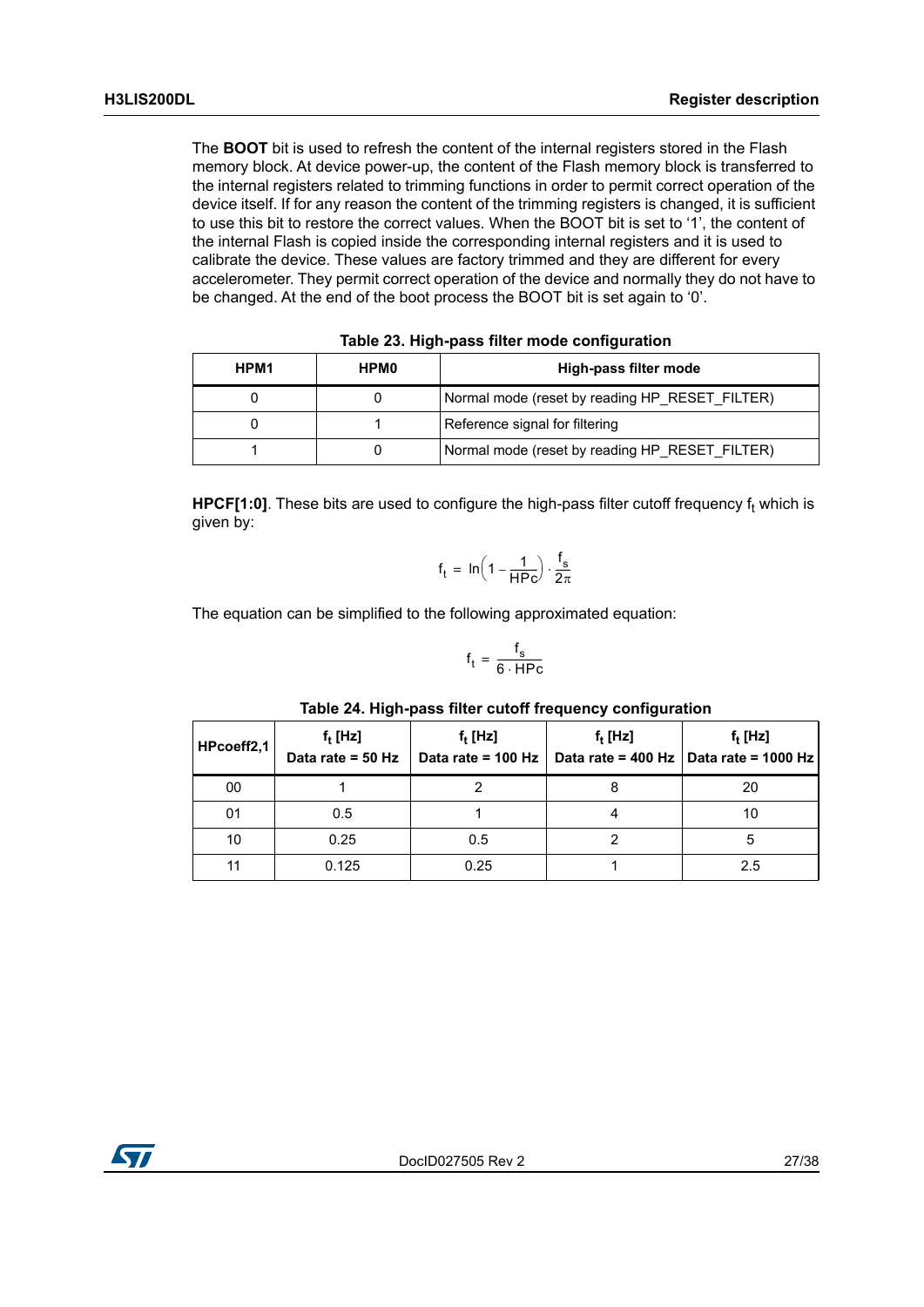## <span id="page-27-0"></span>**7.4 CTRL\_REG3 [interrupt CTRL register] (22h)**

#### **Table 25. CTRL\_REG3 register**

<span id="page-27-2"></span>

| 12 CFG1   12 CFG0  <br>$\vert$ 11 CFG1 $\vert$<br>PP OD<br>11 CFG0<br>LIR <sub>1</sub><br>LIR2<br>IHL |
|-------------------------------------------------------------------------------------------------------|
|-------------------------------------------------------------------------------------------------------|

#### **Table 26. CTRL\_REG3 description**

<span id="page-27-3"></span>

| <b>IHL</b>                 | Interrupt active high, low. Default value: 0<br>(0: active high: 1: active low)                                                                                                                                 |
|----------------------------|-----------------------------------------------------------------------------------------------------------------------------------------------------------------------------------------------------------------|
| PP OD                      | Push-pull/open drain selection on interrupt pad. Default value 0.<br>(0: push-pull; 1: open drain)                                                                                                              |
| LIR <sub>2</sub>           | Latch interrupt request on INT2 SRC register, with INT2 SRC register cleared by<br>reading INT2 SRC itself. Default value: 0.<br>(0: interrupt request not latched; 1: interrupt request latched)               |
| <b>I2 CFG1.</b><br>I2 CFG0 | Data signal on INT 2 pad control bits. Default value: 00.<br>(see <i>Table 27</i> )                                                                                                                             |
| LIR <sub>1</sub>           | Latch interrupt request on the INT1 SRC register, with the INT1 SRC register<br>cleared by reading the INT1_SRC register. Default value: 0.<br>(0: interrupt request not latched; 1: interrupt request latched) |
| 11 CFG1,<br>I1 CFG0        | Data signal on INT 1 pad control bits. Default value: 00.<br>(see Table 27)                                                                                                                                     |

#### **Table 27. Data signal on INT 1 and INT 2 pad**

<span id="page-27-4"></span>

| $11(2)$ <sub>CFG1</sub> | 11(2)_CFG0 | <b>INT 1(2) Pad</b>                      |
|-------------------------|------------|------------------------------------------|
|                         |            | Interrupt 1 (2) source                   |
|                         |            | Interrupt 1 source OR interrupt 2 source |
|                         |            | Data ready                               |
|                         |            | Boot running                             |

### <span id="page-27-1"></span>**7.5 CTRL\_REG4 (23h)**

#### **Table 28. CTRL\_REG4 register**

<span id="page-27-5"></span>

|  |  | - - - | ---- |     |
|--|--|-------|------|-----|
|  |  |       |      | SIM |

#### **Table 29. CTRL\_REG4 description**

<span id="page-27-6"></span>

| l FS       | Full-scale selection. Default value: 0.                |
|------------|--------------------------------------------------------|
|            | l (0: ±100 <i>q</i> : 1: ±200 <i>q</i> )               |
| <b>SIM</b> | SPI serial interface mode selection. Default value: 0. |
|            | (0: 4-wire interface: 1: 3-wire interface)             |

28/38 DocID027505 Rev 2

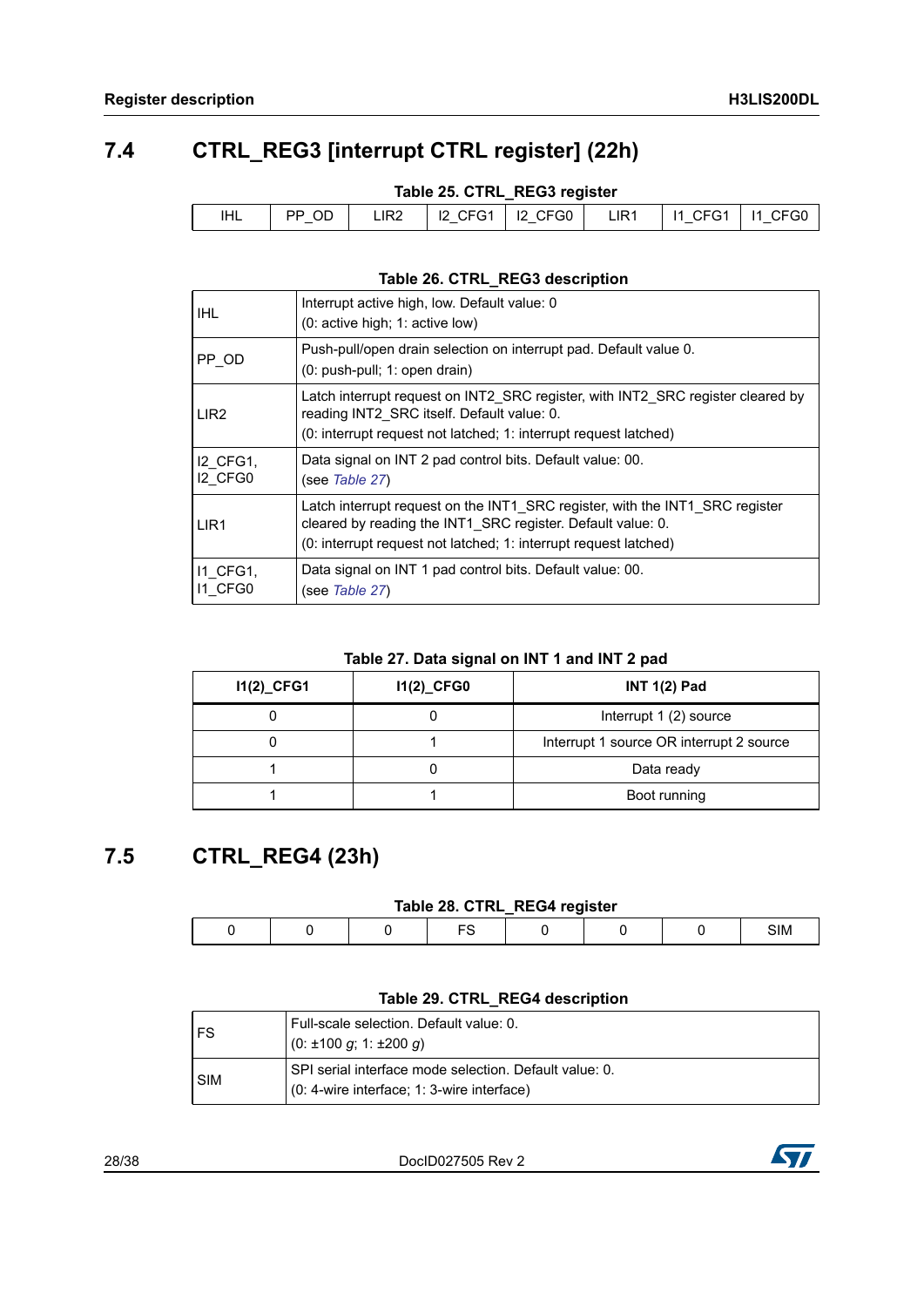## <span id="page-28-0"></span>**7.6 CTRL\_REG5 (24h)**

<span id="page-28-3"></span>

|  |  | Table 30. CTRL_REG5 register |         |         |
|--|--|------------------------------|---------|---------|
|  |  |                              | TurnOn1 | TurnOn0 |

#### **Table 31. CTRL\_REG5 description**

<span id="page-28-4"></span>

| TurnOn1, | Turn-on mode selection for sleep-to-wake function. Default value: 00. |
|----------|-----------------------------------------------------------------------|
| TurnOn0  |                                                                       |

The **turn-on** bits are used for turning on the **sleep-to-wake** function.

<span id="page-28-5"></span>

| TurnOn1 | TurnOn0 | Sleep-to-wake status                                                        |
|---------|---------|-----------------------------------------------------------------------------|
|         |         | Sleep-to-wake function is disabled                                          |
|         |         | Turned on: The device is in low-power mode (ODR is defined in<br>CTRL REG1) |

#### **Table 32. Sleep-to-wake configuration**

Setting TurnOn[1:0] bits to 11, the "sleep-to-wake" function is enabled. When an interrupt event occurs, the device is turned to normal mode, increasing the ODR to the value defined in CTRL\_REG1. Although the device is in normal mode, CTRL\_REG1 content is not automatically changed to "normal mode" configuration.

## <span id="page-28-1"></span>**7.7 HP\_FILTER\_RESET (25h)**

Dummy register. Reading at this address zeroes instantaneously the content of the internal high-pass filter. If the high-pass filter is enabled, all three axes are instantaneously set to 0 *g.* This allows the settling time of the high-pass filter to be overcome.

### <span id="page-28-2"></span>**7.8 REFERENCE (26h)**

#### **Table 33. REFERENCE register**

<span id="page-28-6"></span>

| Ref7 | Ref <sub>6</sub> | Ref <sub>5</sub> | Ref4 | Ref3 | Ref2 | Ref1 | Ref0 |
|------|------------------|------------------|------|------|------|------|------|
|      |                  |                  |      |      |      |      |      |

#### **Table 34. REFERENCE description**

<span id="page-28-7"></span>

|  | Ref7 - Ref0 Reference value for high-pass filter. Default value: 00h. |
|--|-----------------------------------------------------------------------|
|--|-----------------------------------------------------------------------|

This register sets the acceleration value taken as a reference for the high-pass filter output.

When the filter is turned on (at least one of the FDS, HPen2, or HPen1 bits is equal to '1') and the HPM bits are set to "01", filter-out is generated, taking this value as a reference.



DocID027505 Rev 2 29/38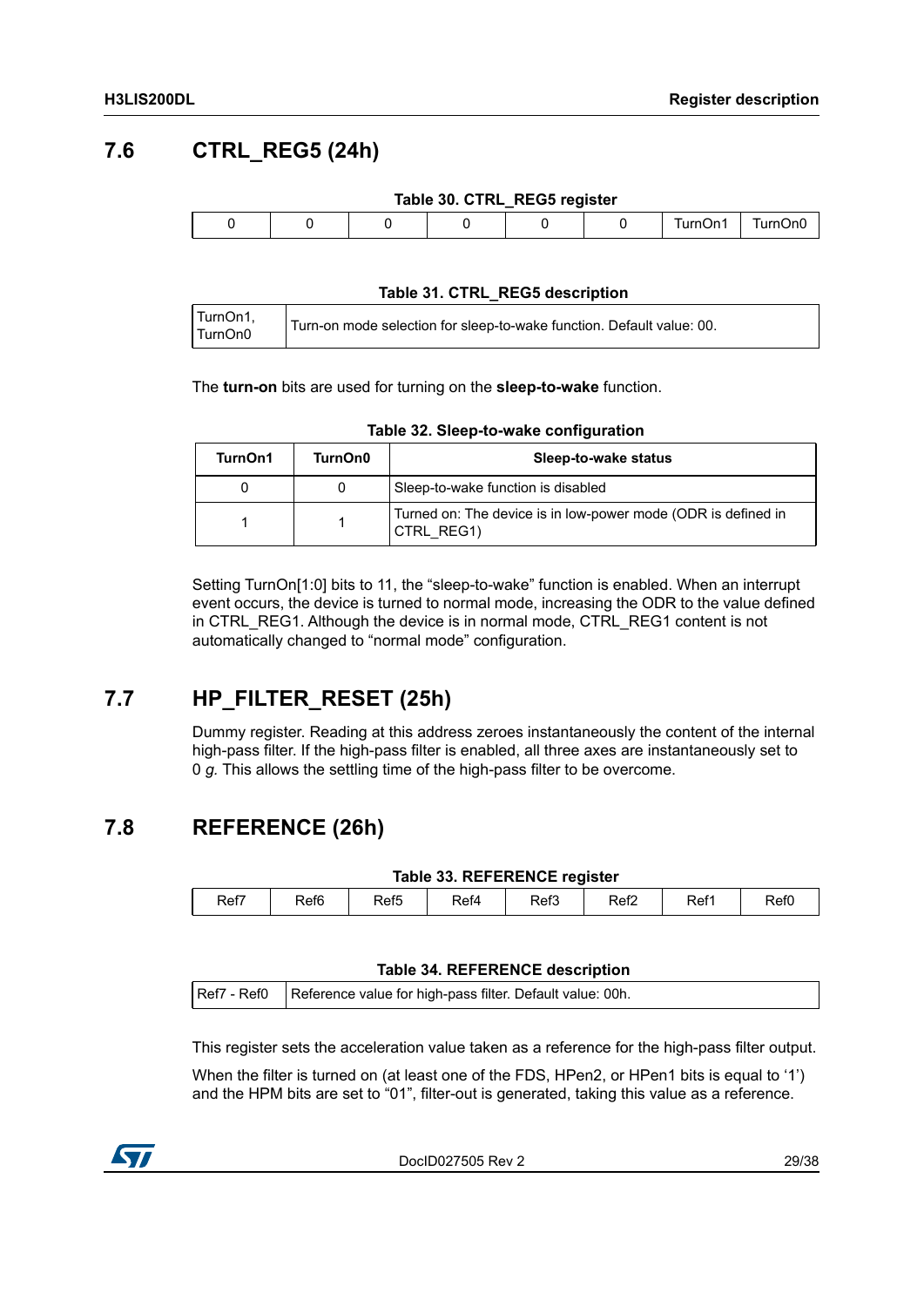$\int$ 

## <span id="page-29-0"></span>**7.9 STATUS\_REG (27h)**

<span id="page-29-4"></span>

|              |     |     |     | Table 35. STATUS_REG register |     |     |     |
|--------------|-----|-----|-----|-------------------------------|-----|-----|-----|
| <b>ZYXOR</b> | ZOR | YOR | XOR | <b>ZYXDA</b>                  | ZDA | YDA | XDA |

#### **Table 36. STATUS\_REG description**

<span id="page-29-5"></span>

| <b>ZYXOR</b> | X, Y and Z-axis data overrun. Default value: 0<br>(0: no overrun has occurred;<br>1: new data has overwritten the previous data before it was read) |
|--------------|-----------------------------------------------------------------------------------------------------------------------------------------------------|
| ZOR          | Z-axis data overrun. Default value: 0<br>(0: no overrun has occurred;<br>1: new data for the Z-axis has overwritten the previous data)              |
| <b>YOR</b>   | Y-axis data overrun. Default value: 0<br>(0: no overrun has occurred;<br>1: new data for the Y-axis has overwritten the previous data)              |
| <b>XOR</b>   | X-axis data overrun. Default value: 0<br>(0: no overrun has occurred;<br>1: new data for the X-axis has overwritten the previous data)              |
| <b>ZYXDA</b> | X, Y and Z-axis new data available. Default value: 0<br>(0: a new set of data is not yet available; 1: a new set of data is available)              |
| <b>ZDA</b>   | Z-axis new data available. Default value: 0<br>(0: new data for the Z-axis is not yet available;<br>1: new data for the Z-axis is available)        |
| <b>YDA</b>   | Y-axis new data available. Default value: 0<br>(0: new data for the Y-axis is not yet available;<br>1: new data for the Y-axis is available)        |
| <b>XDA</b>   | X-axis new data available. Default value: 0<br>(0: new data for the X-axis is not yet available;<br>1: new data for the X-axis is available)        |

## <span id="page-29-1"></span>**7.10 OUT\_X (29h)**

X-axis acceleration data. The value is expressed as two's complement.

### <span id="page-29-2"></span>**7.11 OUT\_Y (2Bh)**

Y-axis acceleration data. The value is expressed as two's complement.

## <span id="page-29-3"></span>**7.12 OUT\_Z (2Dh)**

Z-axis acceleration data. The value is expressed as two's complement.

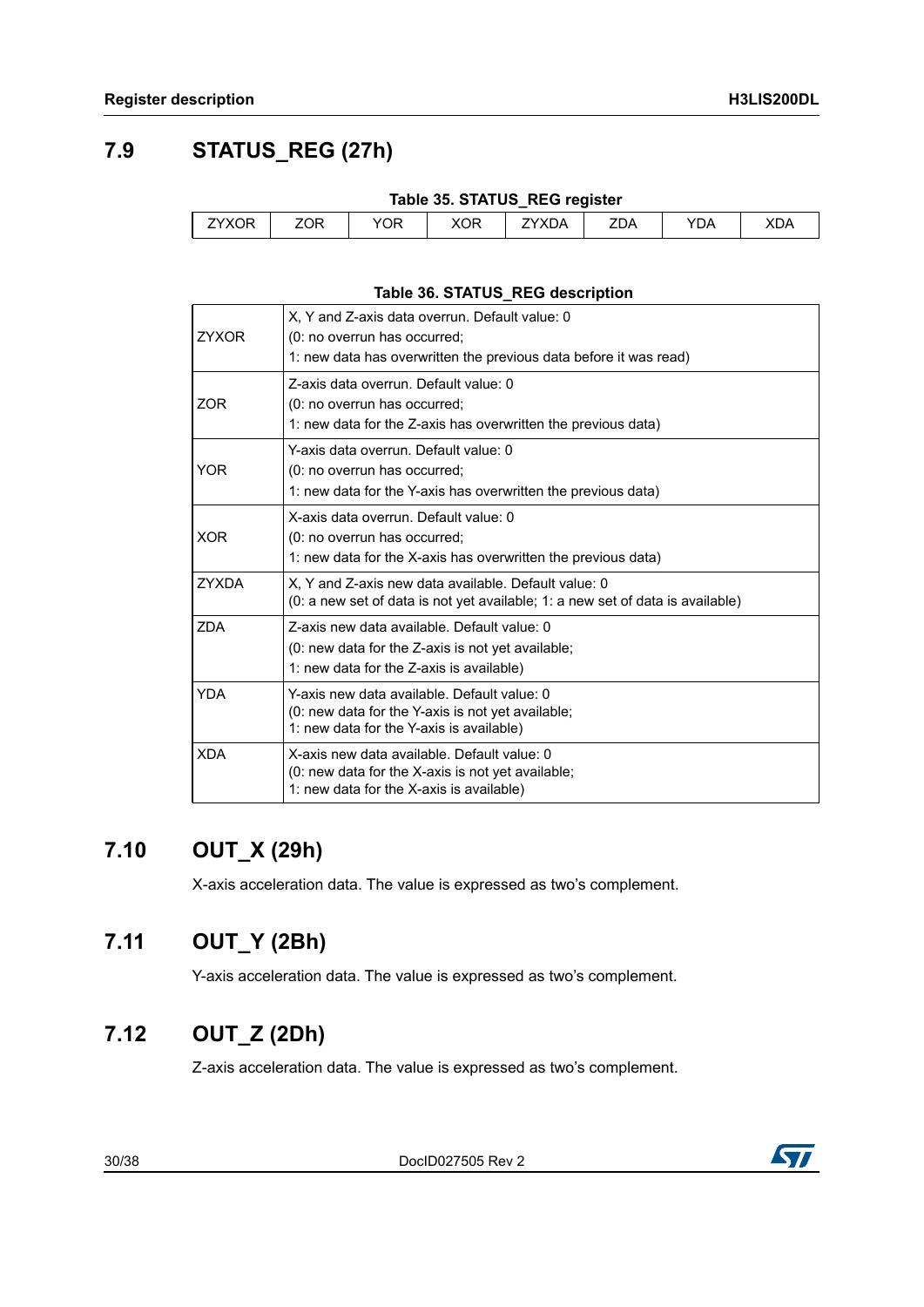## <span id="page-30-0"></span>**7.13 INT1\_CFG (30h)**

<span id="page-30-1"></span>

| Table 37. INT1_CFG register |  |      |  |      |      |      |             |  |  |
|-----------------------------|--|------|--|------|------|------|-------------|--|--|
| AOI                         |  | ZHIE |  | YHIE | YLIE | XHIE | <b>XLIL</b> |  |  |

### **Table 38. INT1\_CFG description**

<span id="page-30-2"></span>

| AOI.        | AND/OR combination of interrupt events. Default value: 0.<br>(See Table 39)                                                                                                           |
|-------------|---------------------------------------------------------------------------------------------------------------------------------------------------------------------------------------|
| <b>ZHIE</b> | Enable interrupt generation on Z high event. Default value: 0<br>(0: disable interrupt request;<br>1: enable interrupt request on measured accel. value higher than preset threshold) |
| <b>ZLIE</b> | Enable interrupt generation on Z low event. Default value: 0<br>(0: disable interrupt request;<br>1: enable interrupt request on measured accel. value lower than preset threshold)   |
| <b>YHIE</b> | Enable interrupt generation on Y high event. Default value: 0<br>(0: disable interrupt request;<br>1: enable interrupt request on measured accel. value higher than preset threshold) |
| <b>YLIE</b> | Enable interrupt generation on Y low event. Default value: 0<br>(0: disable interrupt request;<br>1: enable interrupt request on measured accel. value lower than preset threshold)   |
| <b>XHIE</b> | Enable interrupt generation on X high event. Default value: 0<br>(0: disable interrupt request;<br>1: enable interrupt request on measured accel. value higher than preset threshold) |
| <b>XLIE</b> | Enable interrupt generation on X low event. Default value: 0<br>(0: disable interrupt request;<br>1: enable interrupt request on measured accel. value lower than preset threshold)   |

Configuration register for interrupt 1 source.

#### **Table 39. Interrupt 1 source configurations**

<span id="page-30-3"></span>

| AOI | Interrupt mode                      |  |  |  |
|-----|-------------------------------------|--|--|--|
|     | OR combination of interrupt events  |  |  |  |
|     | AND combination of interrupt events |  |  |  |

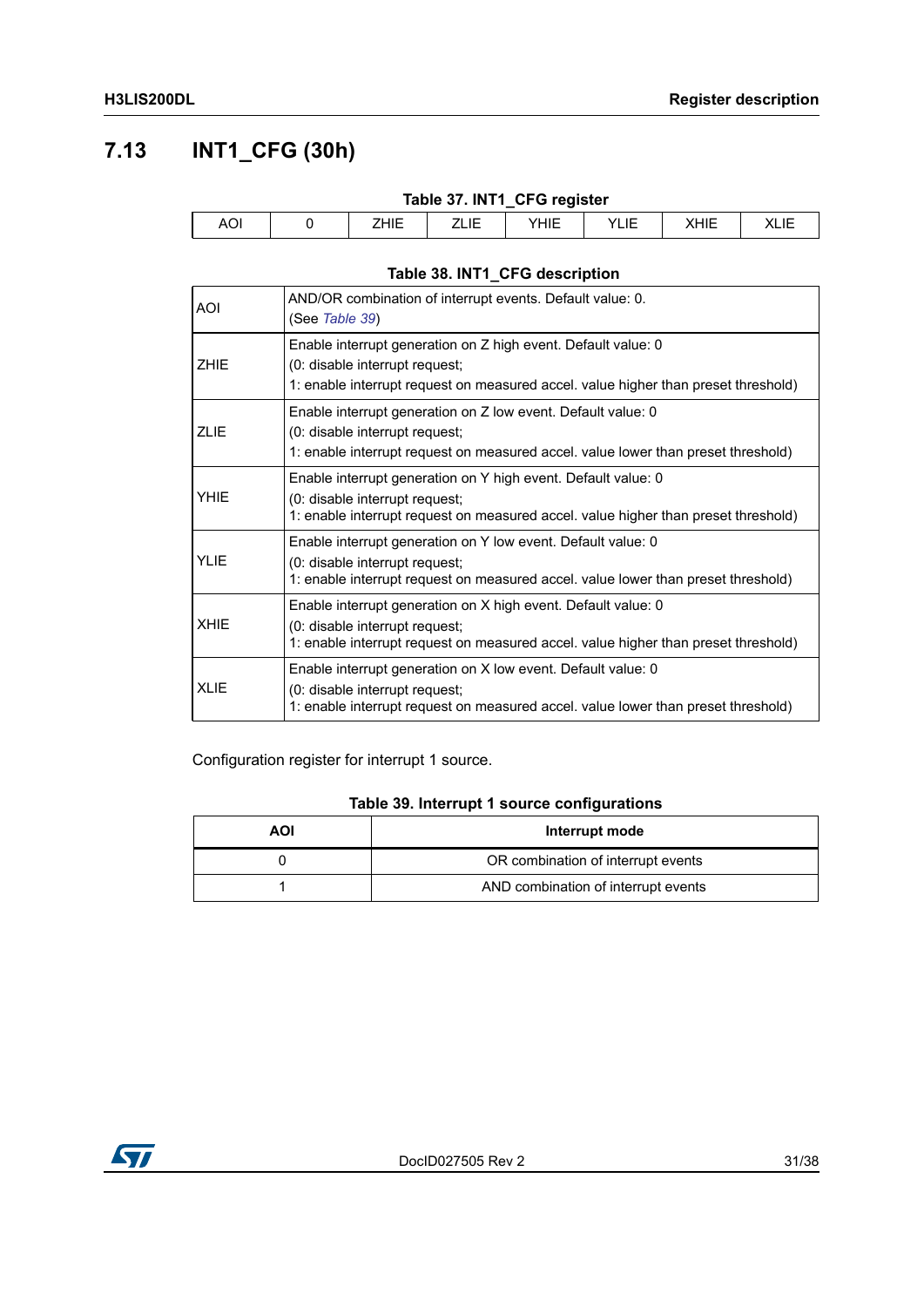### <span id="page-31-0"></span>**7.14 INT1\_SRC (31h)**

<span id="page-31-3"></span>

| Table 40. INT1_SRC register |  |  |         |  |  |  |    |  |  |  |
|-----------------------------|--|--|---------|--|--|--|----|--|--|--|
|                             |  |  | –,<br>ᅩ |  |  |  | ୵⊾ |  |  |  |

#### **Table 41. INT1\_SRC description**

<span id="page-31-4"></span>

| IA        | Interrupt active. Default value: 0<br>(0: no interrupt has been generated; 1: one or more interrupts have been generated) |
|-----------|---------------------------------------------------------------------------------------------------------------------------|
| <b>ZH</b> | Z high. Default value: 0<br>$(0: no$ interrupt, 1: Z high event has occurred)                                             |
| ZL        | 7 low. Default value: 0<br>(0: no interrupt; 1: Z low event has occurred)                                                 |
| YH        | Y high. Default value: 0<br>(0: no interrupt, 1: Y high event has occurred)                                               |
| YL        | Y low. Default value: 0<br>(0: no interrupt, 1: Y low event has occurred)                                                 |
| XH        | X high. Default value: 0<br>(0: no interrupt, 1: X high event has occurred)                                               |
| XL        | X low. Default value: 0<br>$(0: no$ interrupt, 1: X low event has occurred)                                               |

Interrupt 1 source register. Read-only register.

Reading at this address clears the INT1\_SRC IA bit (and the interrupt signal on the INT 1 pin) and allows the refresh of data in the INT1\_SRC register if the latched option is chosen.

### <span id="page-31-1"></span>**7.15 INT1\_THS (32h)**

#### **Table 42. INT1\_THS register**

<span id="page-31-5"></span>

| THS <sub>6</sub> | THS5 | THS4 | THS3 | THS <sub>2</sub> | THS <sub>1</sub> | THS <sub>0</sub> |
|------------------|------|------|------|------------------|------------------|------------------|

#### **Table 43. INT1\_THS description**

<span id="page-31-6"></span>THS6 - THS0 | Interrupt 1 threshold. Default value: 000 0000

### <span id="page-31-2"></span>**7.16 INT1\_DURATION (33h)**

#### **Table 44. INT1\_DURATION register**

<span id="page-31-7"></span>

|  | ነF |  | ۱4 |  |  |  |  |
|--|----|--|----|--|--|--|--|
|--|----|--|----|--|--|--|--|

32/38 DocID027505 Rev 2

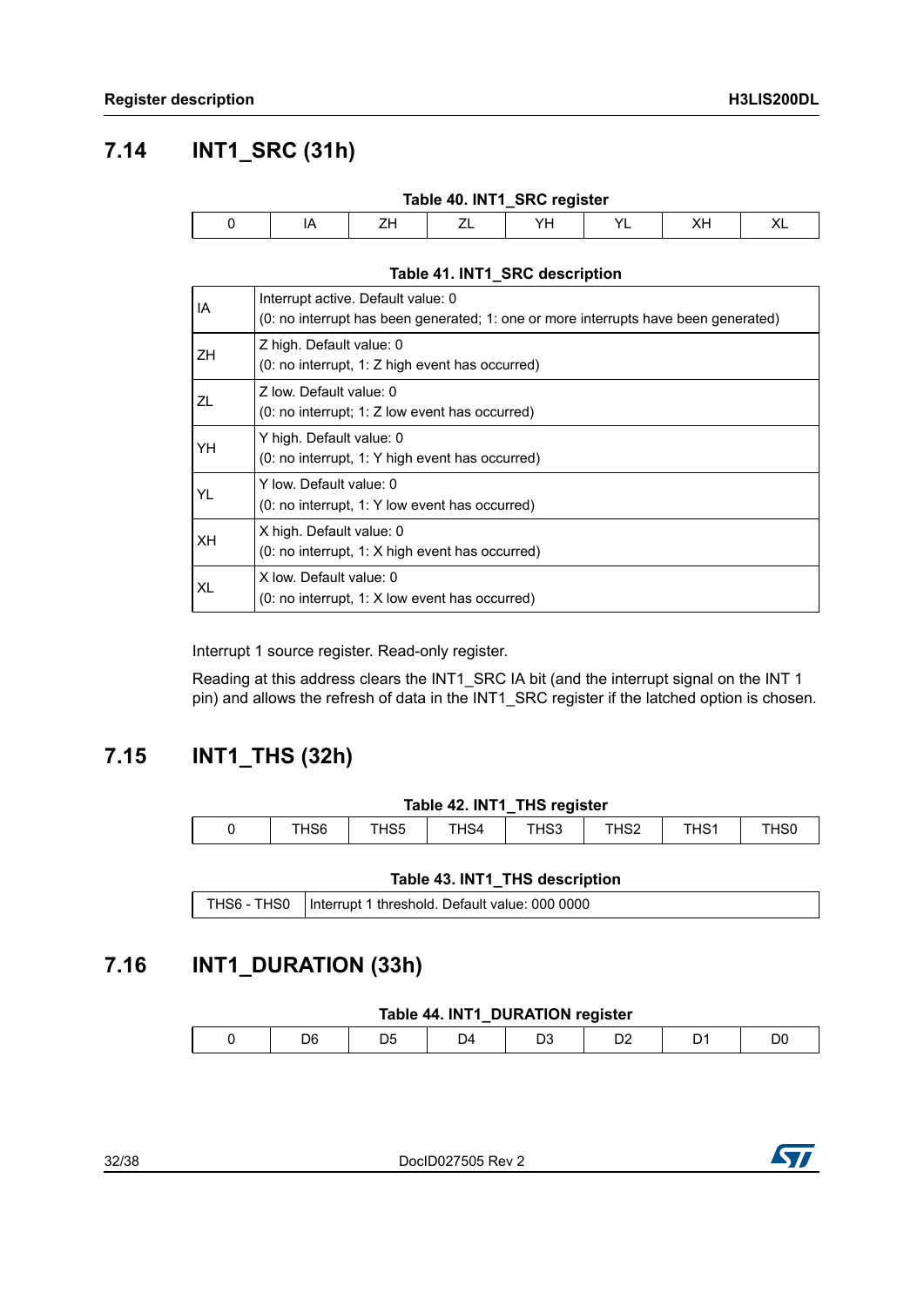#### **Table 45. INT1\_DURATION description**

<span id="page-32-1"></span>

| $DG - 1$<br>D0. | Duration value. Default value: 000 0000 |
|-----------------|-----------------------------------------|
|                 |                                         |

The **D6 - D0** bits set the minimum duration of the interrupt 1 event to be recognized. Duration steps and maximum values depend on the ODR chosen.

### <span id="page-32-0"></span>**7.17 INT2\_CFG (34h)**

#### **Table 46. INT2\_CFG register**

<span id="page-32-2"></span>

|                           |                            |     | __<br>__     |                   |                                         |      |  |
|---------------------------|----------------------------|-----|--------------|-------------------|-----------------------------------------|------|--|
| $\sim$<br>AO <sub>1</sub> | $\cdot$ . $-$<br>.<br>____ | . . | 1.1.7<br>HIE | $\cdot$ $-$<br>-- | $\blacksquare$<br>$\cdots$<br>---<br>`` | ``-' |  |
|                           |                            |     |              |                   |                                         |      |  |

#### **Table 47. INT2\_CFG description**

<span id="page-32-3"></span>

| <b>AOI</b>  | AND/OR combination of interrupt events. Default value: 0.<br>(See Table 48)                                                                                                           |
|-------------|---------------------------------------------------------------------------------------------------------------------------------------------------------------------------------------|
| <b>ZHIE</b> | Enable interrupt generation on Z high event. Default value: 0<br>(0: disable interrupt request;<br>1: enable interrupt request on measured accel. value higher than preset threshold) |
| <b>ZLIE</b> | Enable interrupt generation on Z low event. Default value: 0<br>(0: disable interrupt request;<br>1: enable interrupt request on measured accel. value lower than preset threshold)   |
| YHIE        | Enable interrupt generation on Y high event. Default value: 0<br>(0: disable interrupt request;<br>1: enable interrupt request on measured accel. value higher than preset threshold) |
| <b>YLIE</b> | Enable interrupt generation on Y low event. Default value: 0<br>(0: disable interrupt request;<br>1: enable interrupt request on measured accel. value lower than preset threshold)   |
| <b>XHIE</b> | Enable interrupt generation on X high event. Default value: 0<br>(0: disable interrupt request;<br>1: enable interrupt request on measured accel. value higher than preset threshold) |
| <b>XLIE</b> | Enable interrupt generation on X low event. Default value: 0<br>(0: disable interrupt request;<br>1: enable interrupt request on measured accel. value lower than preset threshold)   |

Configuration register for interrupt 2 source.

#### **Table 48. Interrupt mode configuration**

<span id="page-32-4"></span>

| AOI<br>Interrupt mode |                                     |  |  |  |
|-----------------------|-------------------------------------|--|--|--|
|                       | OR combination of interrupt events  |  |  |  |
|                       | AND combination of interrupt events |  |  |  |

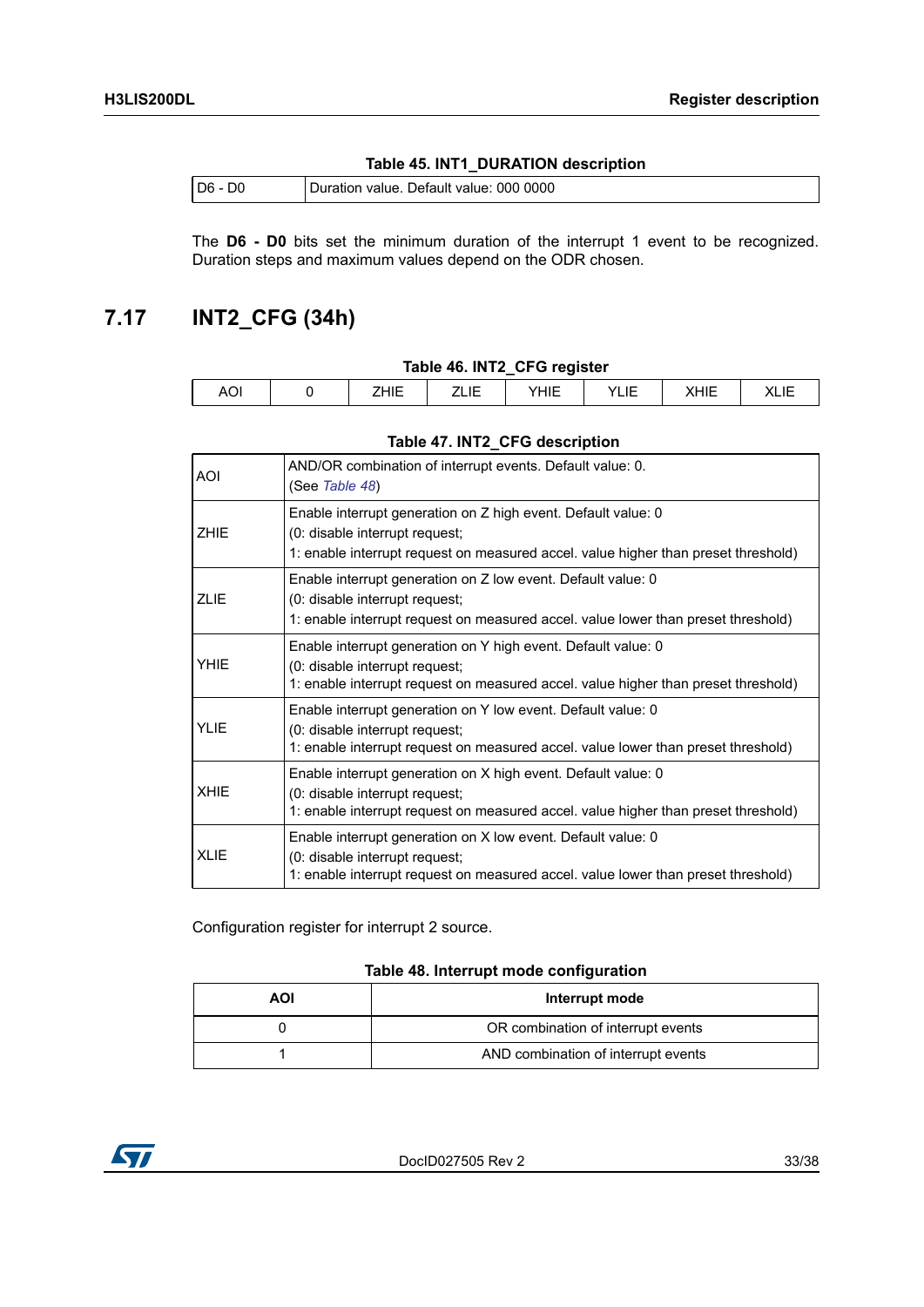### <span id="page-33-0"></span>**7.18 INT2\_SRC (35h)**

<span id="page-33-3"></span>

| Table 49. INT2_SRC register |    |    |  |    |  |     |    |  |  |
|-----------------------------|----|----|--|----|--|-----|----|--|--|
|                             | IA | 7. |  | VH |  | VL. | ◠∟ |  |  |

#### **Table 50. INT2\_SRC description**

<span id="page-33-4"></span>

| IA  | Interrupt active. Default value: 0                                                  |
|-----|-------------------------------------------------------------------------------------|
|     | (0: no interrupt has been generated; 1: one or more interrupts have been generated) |
| ZH. | Z high. Default value: 0                                                            |
|     | (0: no interrupt, 1: Z high event has occurred)                                     |
| ZL  | Z low. Default value: 0                                                             |
|     | $(0: no$ interrupt: 1: Z low event has occurred)                                    |
| YH  | Y high. Default value: 0                                                            |
|     | (0: no interrupt, 1: Y high event has occurred)                                     |
| YL  | Y low. Default value: 0                                                             |
|     | (0: no interrupt, 1: Y low event has occurred)                                      |
| XH  | X high. Default value: 0                                                            |
|     | $(0: no$ interrupt, 1: X high event has occurred)                                   |
| XL  | X Low. Default value: 0                                                             |
|     | $(0: no$ interrupt, 1: X low event has occurred)                                    |

Interrupt 2 source register. Read-only register.

Reading at this address clears the INT2\_SRC IA bit (and the interrupt signal on the INT 2 pin) and allows the refresh of data in the INT2\_SRC register if the latched option is chosen.

### <span id="page-33-1"></span>**7.19 INT2\_THS (36h)**

<span id="page-33-5"></span>

|                  |      |      | Table 51. INT2_THS register |      |      |      |
|------------------|------|------|-----------------------------|------|------|------|
| THS <sub>6</sub> | THS5 | THS4 | THS3                        | THS2 | THS1 | THS0 |

#### **Table 52. INT2\_THS description**

<span id="page-33-6"></span>

| THS6 - THS0   Interrupt 2 threshold. Default value: 000 0000 |
|--------------------------------------------------------------|
|                                                              |

### <span id="page-33-2"></span>**7.20 INT2\_DURATION (37h)**

#### **Table 53. INT2\_DURATION register**

<span id="page-33-7"></span>

|  | 16 |  |  |  |  |
|--|----|--|--|--|--|
|  |    |  |  |  |  |

#### **Table 54. INT2\_DURATION description**

<span id="page-33-8"></span>

| $ D6 - D0$ | Duration value. Default value: 000 0000 |
|------------|-----------------------------------------|
|            |                                         |

The **D6 - D0** bits set the minimum duration of the interrupt 2 event to be recognized. Duration time steps and maximum values depend on the ODR chosen.

34/38 DocID027505 Rev 2

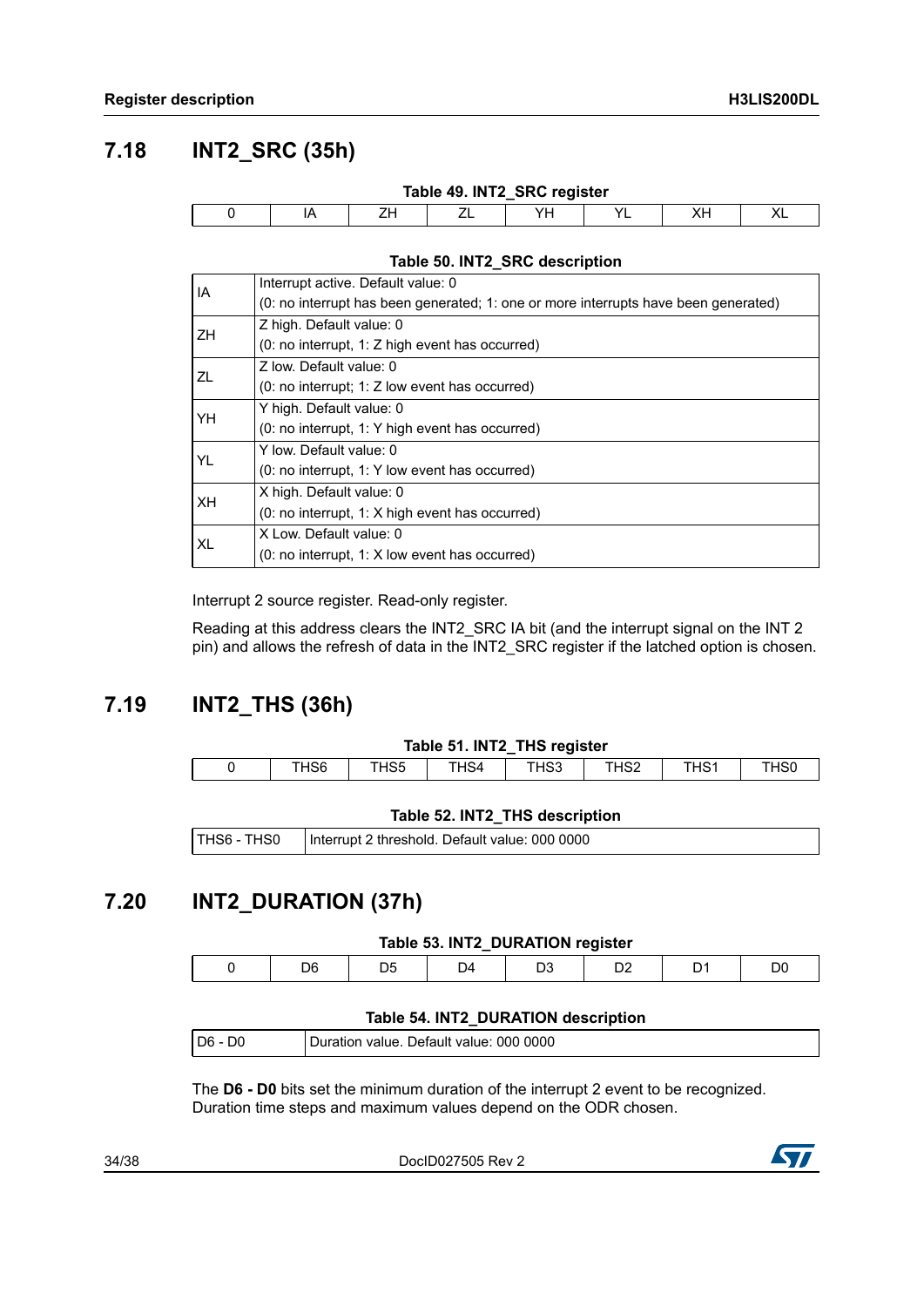# <span id="page-34-0"></span>**8 Package information**

In order to meet environmental requirements, ST offers these devices in different grades of  $ECOPACK^{\circledS}$  packages, depending on their level of environmental compliance.  $ECOPACK$ specifications, grade definitions and product status are available at: www.st.com. ECOPACK is an ST trademark.

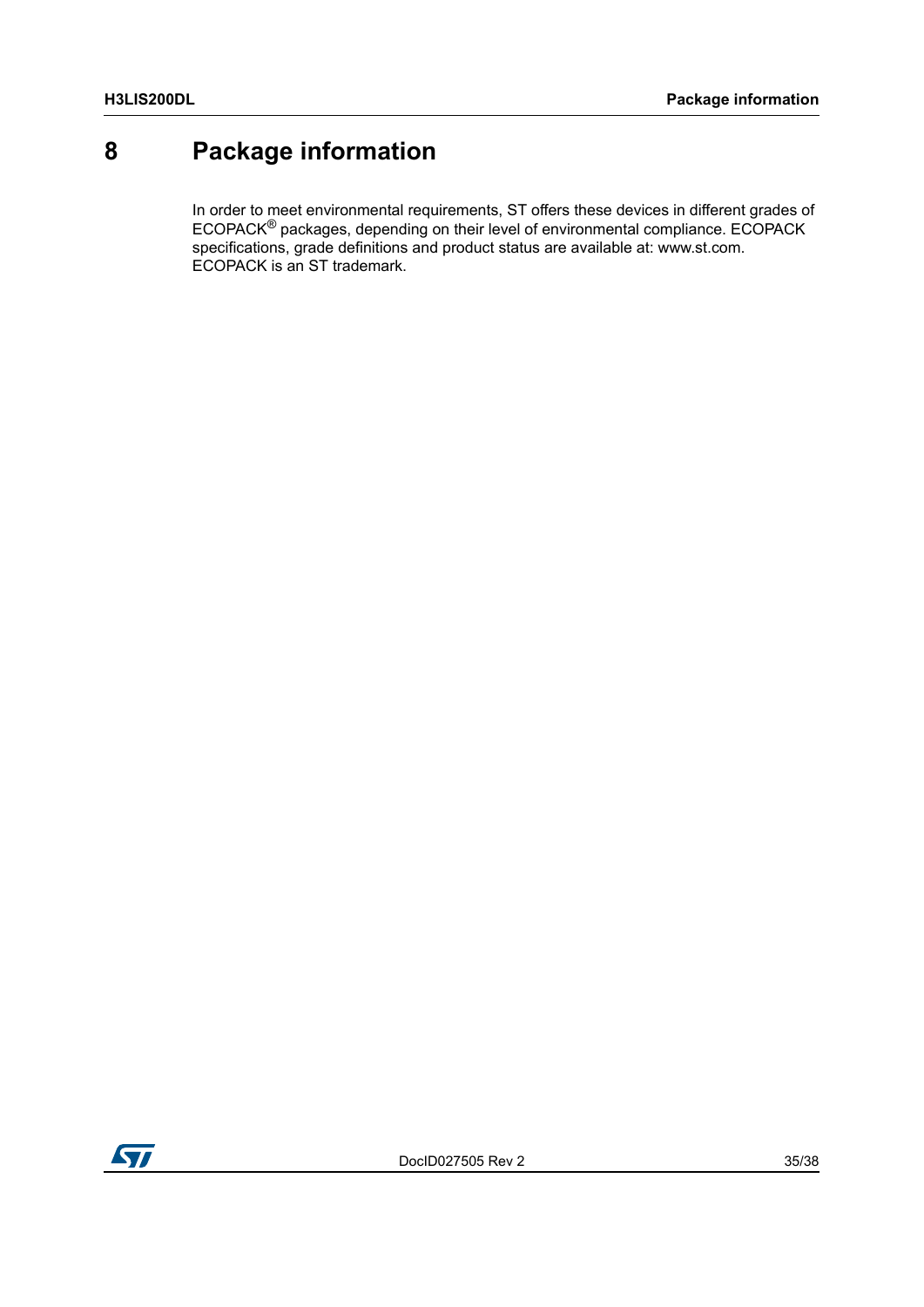<span id="page-35-0"></span>

| Dim.           | mm    |       |              |  |  |  |
|----------------|-------|-------|--------------|--|--|--|
|                | Min.  | Typ.  | Max.         |  |  |  |
| A1             |       |       | $\mathbf{1}$ |  |  |  |
| A2             |       | 0.785 |              |  |  |  |
| A <sub>3</sub> |       | 0.200 |              |  |  |  |
| D <sub>1</sub> | 2.850 | 3.000 | 3.150        |  |  |  |
| E <sub>1</sub> | 2.850 | 3.000 | 3.150        |  |  |  |
| L1             |       | 1.000 | 1.060        |  |  |  |
| L2             |       | 2.000 | 2.060        |  |  |  |
| N <sub>1</sub> |       | 0.500 |              |  |  |  |
| N2             |       | 1.000 |              |  |  |  |
| M              | 0.040 | 0.100 | 0.160        |  |  |  |
| P <sub>1</sub> |       | 0.875 |              |  |  |  |
| P <sub>2</sub> |       | 1.275 |              |  |  |  |
| T1             | 0.290 | 0.350 | 0.410        |  |  |  |
| T <sub>2</sub> | 0.190 | 0.250 | 0.310        |  |  |  |
| d              |       | 0.150 |              |  |  |  |
| $\sf k$        |       | 0.050 |              |  |  |  |

### **Figure 12. TFLGA 3x3x1.0 mm3 16L mechanical drawing**

<span id="page-35-1"></span>



36/38 DocID027505 Rev 2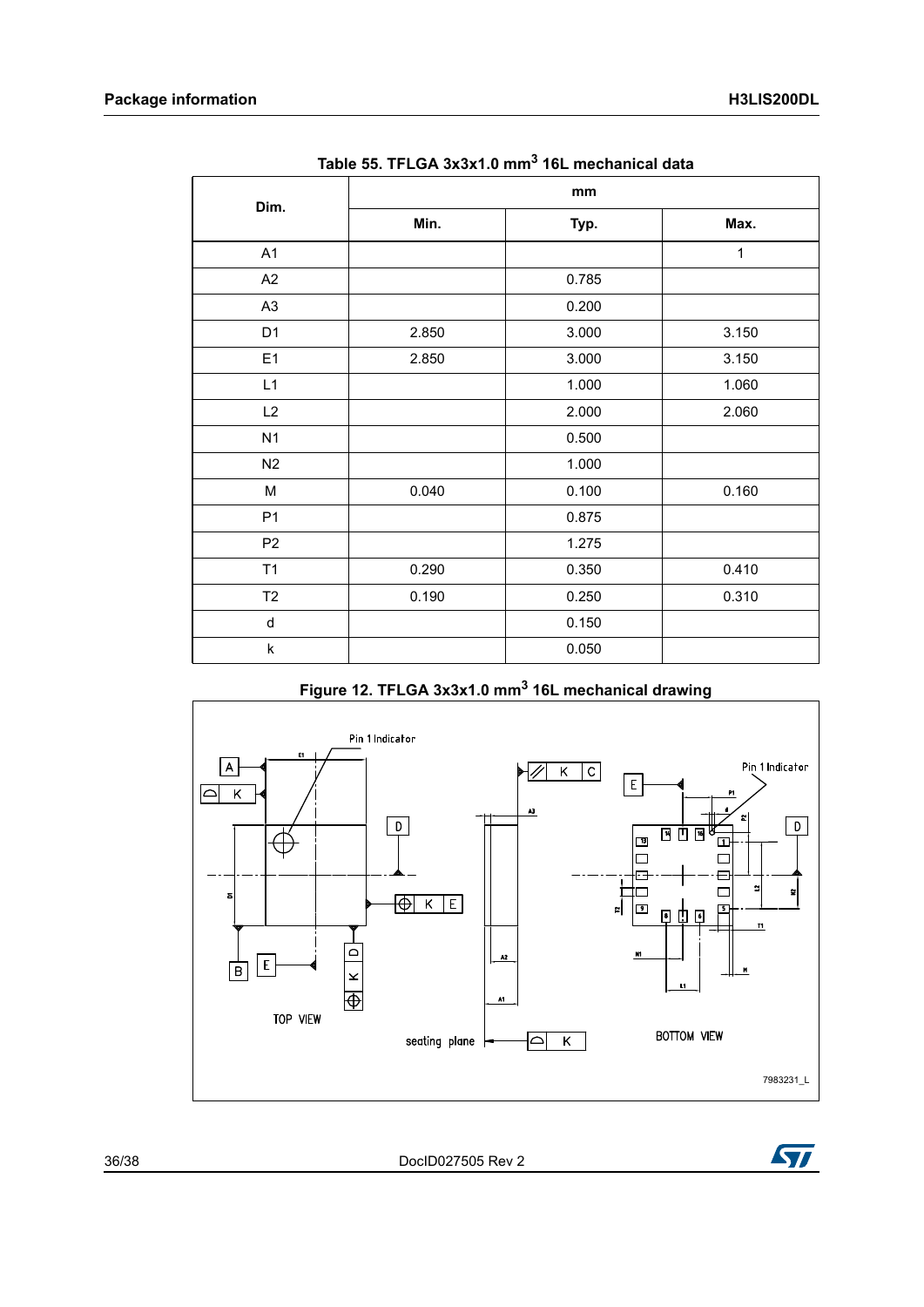# <span id="page-36-0"></span>**9 Revision history**

### **Table 56. Document revision history**

<span id="page-36-1"></span>

| <b>Date</b> | <b>Revision</b> | <b>Changes</b>       |  |
|-------------|-----------------|----------------------|--|
| 11-Mar-2015 |                 | Initial release      |  |
| 21-Apr-2015 | 2               | First public release |  |